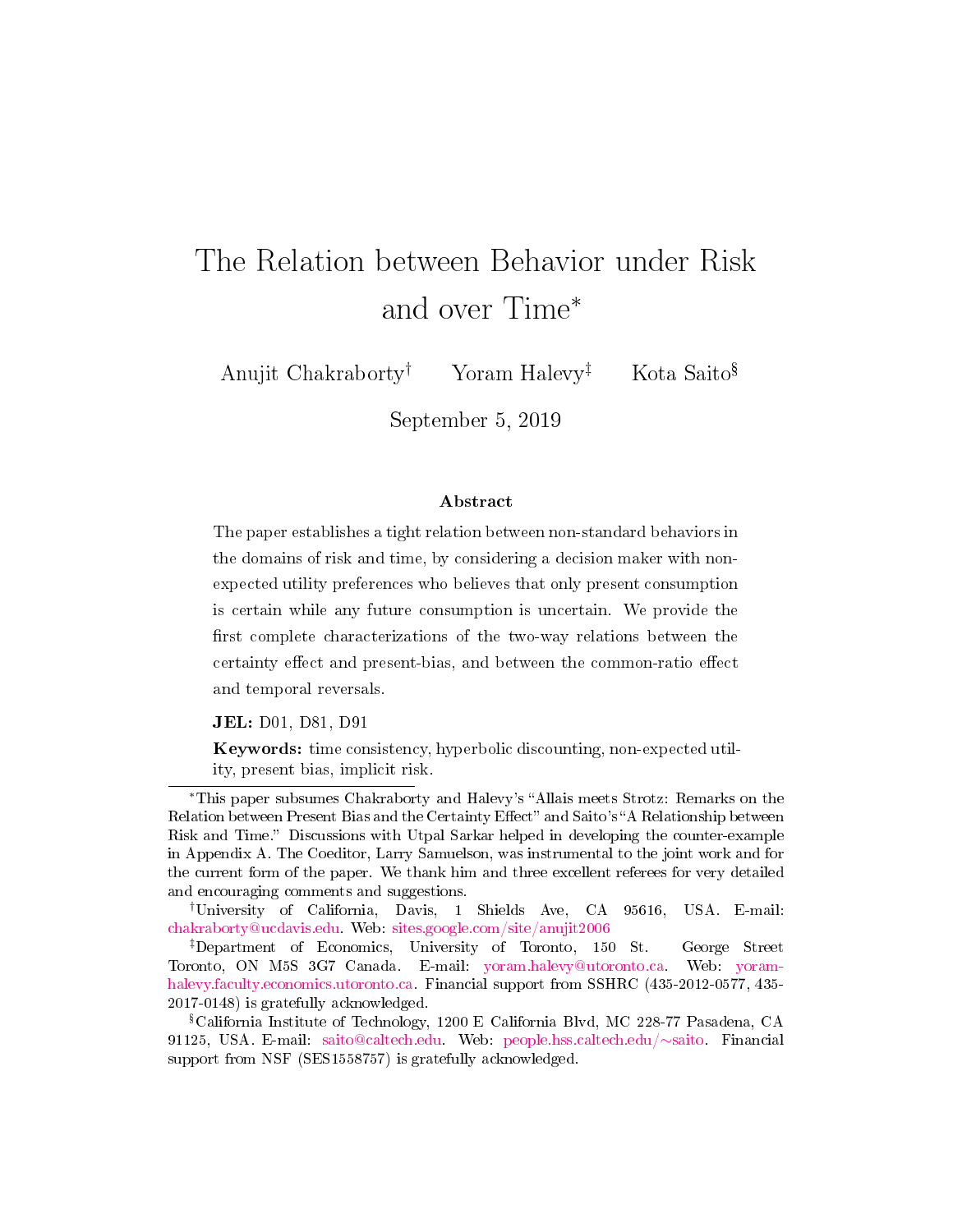# 1 Introduction

This paper studies if and how behaviors in the domains of risk and time may be similar and related. This similarity is evident in the mutually mirroring mathematical models used for the analysis of behavior under risk and over time. The workhorse model of intertemporal choice, exponential discounting, evaluates the utility of a consumption stream by additively aggregating the utility of each consumption outcome, after exponentially weighting it by the associated time-delay. The canonical model for choice under risk, expected utility, similarly calculates the utility of a lottery by aggregating the utility of each possible outcome after weighting it by its respective probability. Further, these normative mathematical models contain similar descriptive inadequacies:

- Preferences are disproportionately sensitive to certainty (certainty effect) in the risk domain and to the present (present-bias) in the time domain.
- Proportional changes in probabilities (common-ratio effect) or the introduction of equal time delays (temporal reversals) affect the preferences between two alternatives disproportionately.<sup>[1](#page-1-0)</sup>

Moreover, [Keren and Roelofsma](#page-20-0) [\(1995\)](#page-20-0) and [Weber and Chapman](#page-21-0) [\(2005\)](#page-21-0) provide experimental evidence that introducing explicit risk to immediate rewards almost eliminates present-bias, while introducing delay to sure outcomes almost eliminates the certainty effect. These parallels are well accepted in the literature [\(Green and Myerson,](#page-20-1) [2004;](#page-20-1) [Chapman and Weber,](#page-20-2) [2006,](#page-20-2) to name a few) and there is an implicit understanding that the existence of such mirroring behaviors is not a mere coincidence, but points to a common fundamental property of decision making that manifests itself across domains of behavior [\(Prelec and Loewenstein,](#page-20-3) [1991;](#page-20-3) [Baucells and Heukamp,](#page-20-4) [2012\)](#page-20-4). For example, a delayed reward or consumption could be inherently risky, as there might be events between the current date and the promised date, which interfere in the process of acquiring the reward [\(Halevy,](#page-20-5) [2008\)](#page-20-5). This would explain why

<span id="page-1-0"></span> $1$ Certainty effect and present-bias are often taken as special cases of common-ratio effect and temporal reversals, respectively.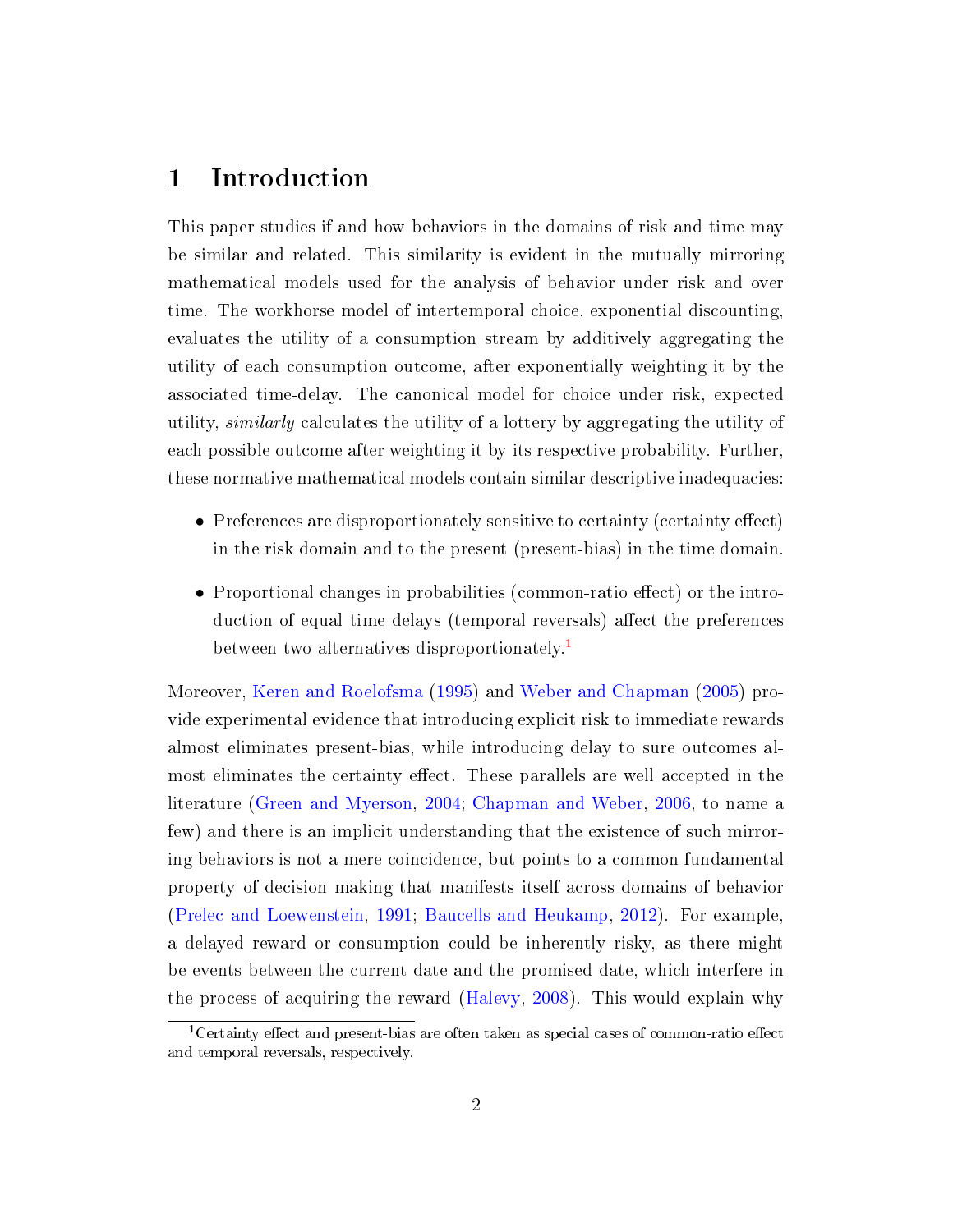risk preferences could manifest in intertemporal choice patterns. Rachlin et al. [\(1986;](#page-21-1) [2000\)](#page-21-2) suggested the opposite direction: if the utility of probabilistic rewards were calculated using mean waiting time before a successful draw of the corresponding reward, then time preferences could be used to derive preferences over the probabilistic rewards. The current paper formalizes these intuitions and provides a two-way characterization of how prominent behavioral traits from the domains of risk and time could be related. We prove our results in two commonly used decision domains: one where the decision maker (DM) is choosing between temporal rewards  $(X \times \mathbb{R}_{+})$  with the set of time periods being the set of all non-negative numbers and the consumption set is a subset X of  $\mathbb{R}_+$  and another where the DM is choosing from the space of consumption streams  $(X^{\mathbb{N}},$  where  $\mathbb N$  are non-negative integers).

Section [2](#page-2-0) introduces some of the basic concepts from [Halevy](#page-20-5) [\(2008\)](#page-20-5). Sec-tions [3](#page-3-0) and [4](#page-6-0) provide the relevant definitions from the domains of risk and intertemporal behavior, respectively. In Section [5,](#page-11-0) we state and prove our main results. The counter-example that shows the incompleteness of characterization results in the previous literature (described in Table [2](#page-19-0) in Section [7\)](#page-18-0) is included in Appendix A.

# <span id="page-2-0"></span>2 Background

The idea that Diminishing Impatience (present-bias or quasi-hyperbolic discounting) may be related to the certainty of the present and the risk associated with future rewards, was formalized by [Halevy](#page-20-5) [\(2008\)](#page-20-5) in the domain of preferences over consumption streams. In this model, every consumption path  $\mathbf{c} = (c_0, c_1, c_2, \ldots)$  is subject to some constant hazard rate r of termination, with only the first period of consumption (at  $t = 0$ ) being certain. The DM chooses as if he has the following utility function over consumption paths: he calculates present discounted utility for every possible length of the path (all periods before termination of consumption). The distribution over present discounted utilities is then evaluated using Rank Dependent Utility (RDU, see Remark [1\)](#page-4-0) with probability weighting function  $g(\cdot)$ . The DM's preferences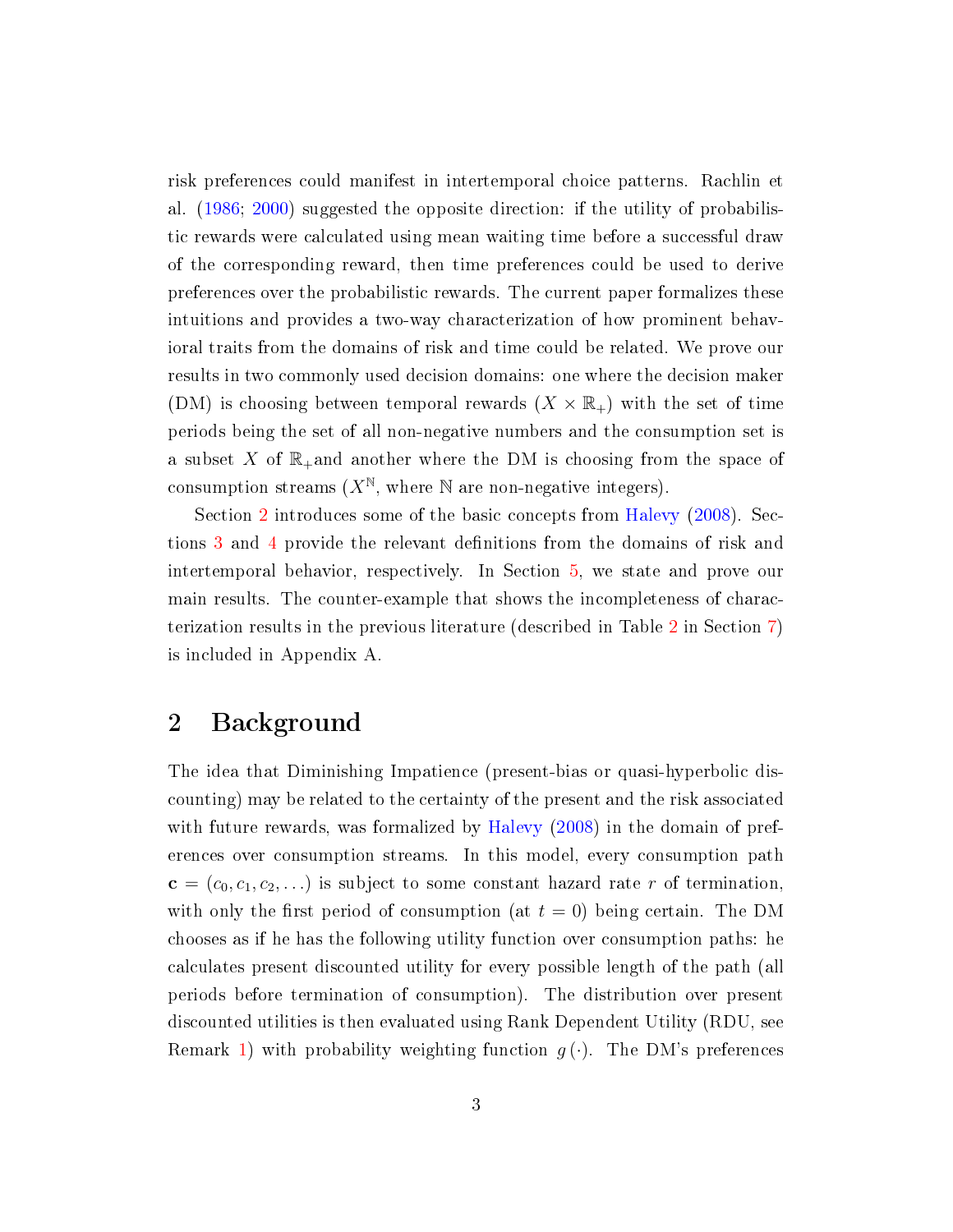over consumption streams, for any particular  $r \in (0, 1)$ , is represented by:

<span id="page-3-1"></span>
$$
U\left(\mathbf{c},r\right) = \sum_{t=0}^{\infty} g\left(\left(1-r\right)^{t}\right) \delta^{t} u\left(c_{t}\right),\tag{2.1}
$$

where  $\delta$  is a constant pure time preference parameter and  $u(\cdot)$  is the felicity function. Given the representation [\(2.1\)](#page-3-1), the composite discount function at period t is:

<span id="page-3-3"></span>
$$
D(t) = \delta^t g\left((1-r)^t\right). \tag{2.2}
$$

The DM's *impatience* at time t is the ratio of her composite discount functions at periods t and  $t + 1$ . [Halevy](#page-20-5) [\(2008\)](#page-20-5) defines Diminishing Impatience as the property of "impatience being maximized at  $t = 0$ ".

### <span id="page-3-0"></span>3 Risky Behavior

In this section, we consider a monotone (with respect to first-order stochastic dominance) risk preference  $\sum^r$  on the set of binary lotteries:

$$
\Delta = \Big\{ (x, p) \mid x \in X \text{ and } p \in [0, 1] \Big\},\
$$

where X is a non-degenerate closed interval in  $\mathbb{R}_+$  including 0, and  $(x, p)$  is a lottery that pays x with probability p and 0 with probability  $1-p$ . We denote the symmetric and the asymmetric parts by  $\sim^r$  and  $\succ^r$ , respectively.

Suppose the subject chooses between a safer option which pays  $x$  with probability  $\eta$ , and a riskier option which provides a larger gain y with probability  $\eta\mu$ , where  $\mu < 1$ . A subject who exhibits the common-ratio effect switches his choice, as  $\eta$  falls, from the safer to the riskier option. Formally:

**Definition 1.**  $\succsim^r$  is said to exhibit

(i) Strict Common-Ratio Effect<sup>[2](#page-3-2)</sup> if, for any  $x, y \in X$ ,  $\mu, \tilde{\eta} \in (0, 1]$  such that

<span id="page-3-2"></span><sup>&</sup>lt;sup>2</sup>Under the standard axioms of monotonicity and continuity, for any  $x, y \in X$  and  $\tilde{\eta} \in$ [0, 1], there exists  $\mu$  such that  $(x, \tilde{\eta}) \sim^r (y, \tilde{\eta}\mu)$ . So the condition cannot be satisfied in a trivial way.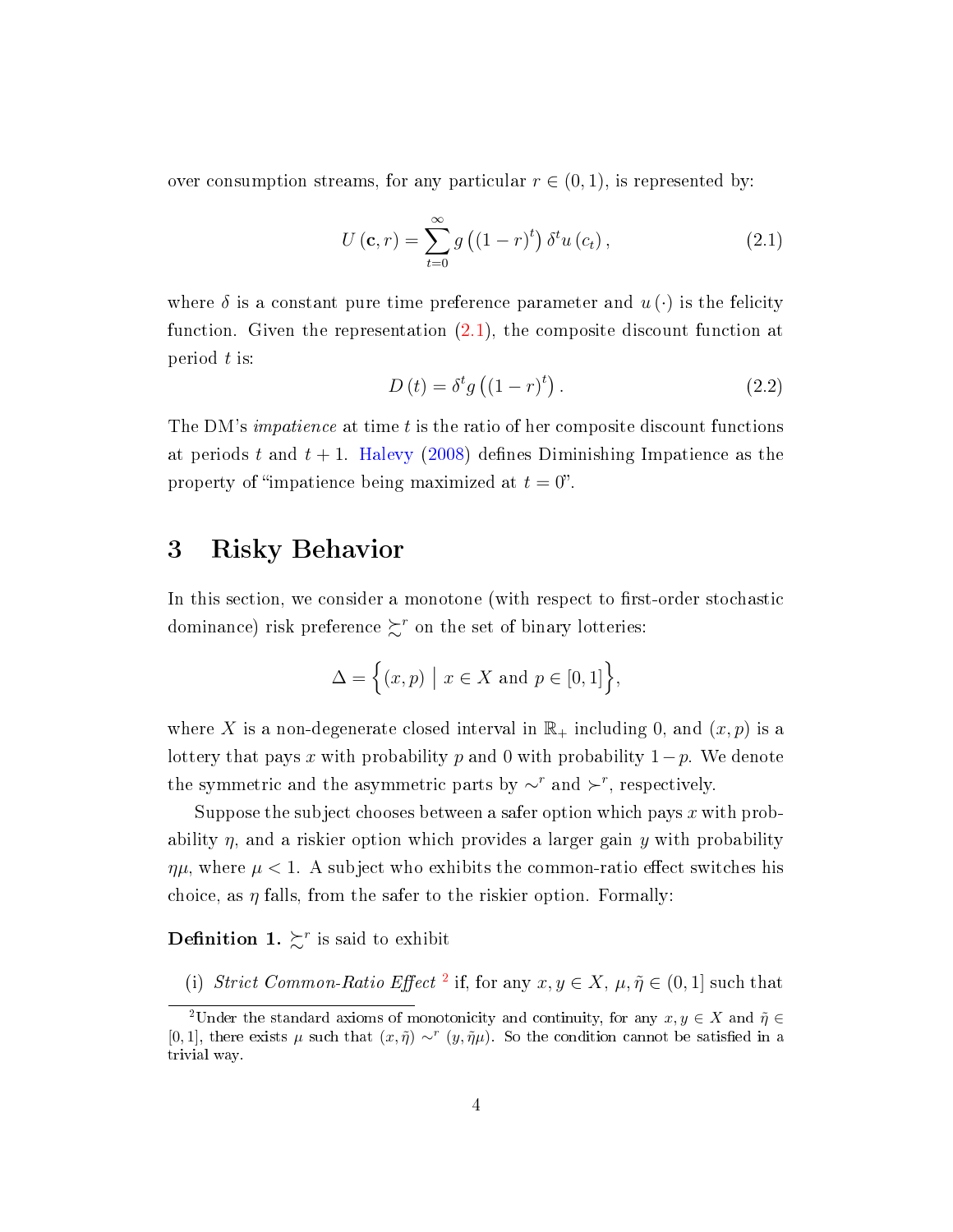$x < y$  and  $(x, \tilde{\eta}) \sim^{r} (y, \tilde{\eta} \mu)$ 

<span id="page-4-1"></span>
$$
\begin{cases}\n(a) & (x, \eta) \prec^r (y, \eta \mu) \text{ for all } \eta \in (0, \tilde{\eta}), \\
(b) & (x, \eta) \succ^r (y, \eta \mu) \text{ for all } \eta \in (\tilde{\eta}, 1].\n\end{cases}
$$
\n(3.1)

(ii) Weak Common-Ratio Effect if the conclusion in  $(3.1)$  holds with weak preferences and there exist some x, y and  $\mu$ ,  $\tilde{\eta}$ ,  $\eta$  such that the conclusion in [\(3.1\)](#page-4-1) holds (with strict preferences).

The general definition provided by [Machina](#page-20-6)  $(1982, \text{ page } 305)$  $(1982, \text{ page } 305)$  is equivalent to the above definition within the set of binary lotteries. Certainty effect is a special case of the common-ratio effect, when  $\tilde{\eta} = 1$ :

**Definition 2.**  $\succsim^r$  is said to exhibit

(i) Strict Certainty Effect if, for any  $x, y \in X$  and  $\mu \in [0, 1)$  such that  $x < y$ ,

<span id="page-4-2"></span>
$$
(x,1) \sim^r (y,\mu) \implies (x,\eta) \prec^r (y,\eta\mu) \text{ for all } \eta \in (0,1). \tag{3.2}
$$

(ii) Weak Certainty Effect if the conclusion of  $(3.2)$  holds with weak preferences and there exist some x, y and  $\mu$ ,  $\eta$  such that the conclusion of [\(3.2\)](#page-4-2) holds (with strict preferences).

Finally, in the set of binary lotteries, the Independence Axiom reduces to:

**Definition 3.**  $\succeq^r$  satisfies the Independence Axiom if, for any  $x, y \in X$  and  $\mu, \eta, \eta' \in (0,1],$ 

$$
(x,\eta) \succsim^{r} (y,\eta\mu) \Leftrightarrow (x,\eta') \succsim^{r} (y,\eta'\mu).
$$

<span id="page-4-0"></span>Remark 1. Assume the DM's preferences over binary lotteries are represented by Rank Dependent Utility (RDU),  $U(x, p) = u(x) g(p)$  where  $u(\cdot)$  is a realvalued increasing function on X and  $g : [0,1] \to [0,1]$  is a probability weighting function and for any  $\alpha \in \mathbb{R}_+$  there exist  $x, y \in X$  such that  $\alpha = u(y)/u(x)$ . Then, the DM exhibits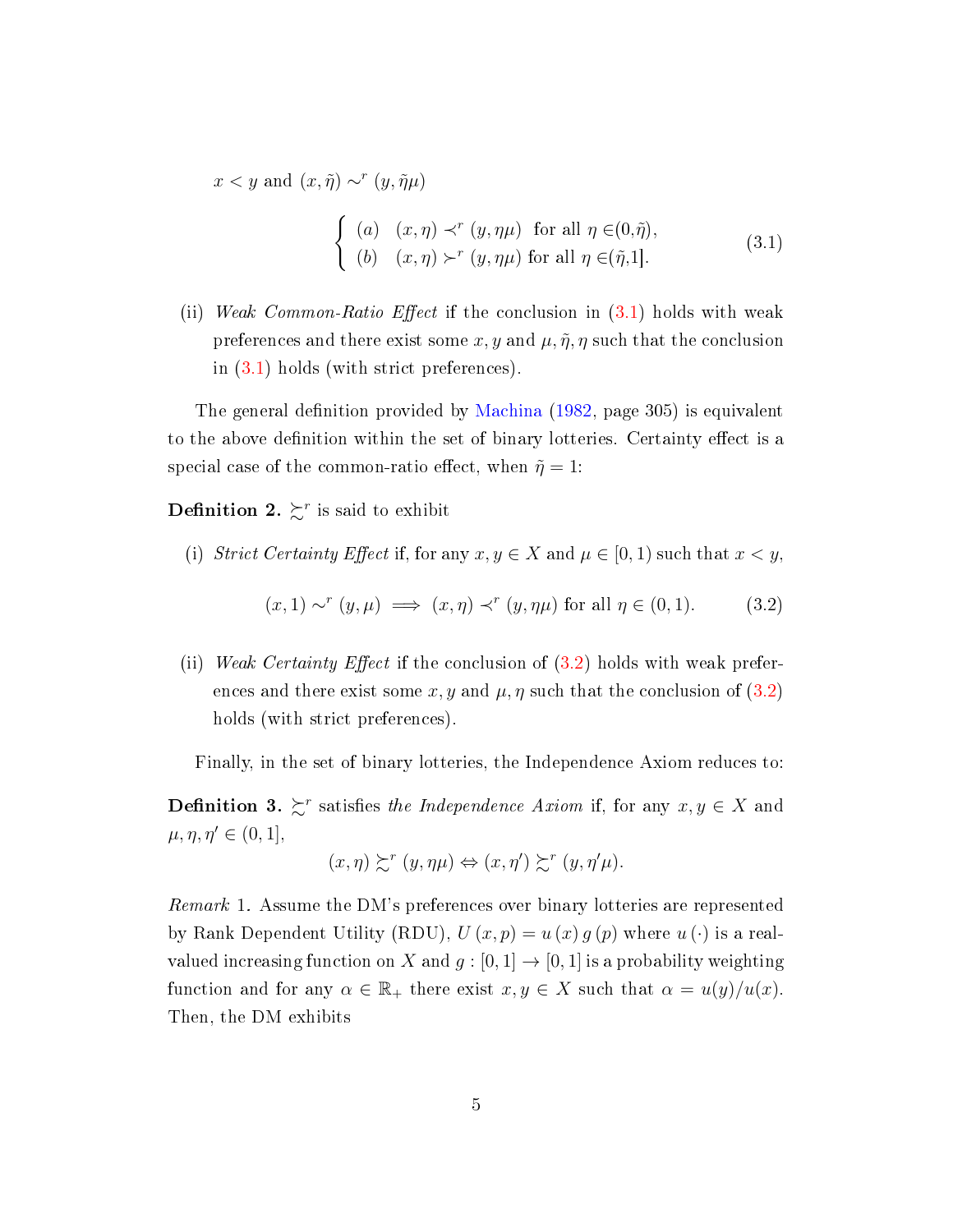(i) Strict Common-Ratio Effect if and only if for all  $p, q \in (0, 1)$  and  $\ell \in (0, 1]$ 

<span id="page-5-0"></span>
$$
\frac{g(\ell)}{g(p\ell)} > \frac{g(q\ell)}{g(pq\ell)}.\tag{3.3}
$$

- (ii) Weak Common-Ratio Effect if and only if  $(3.3)$  holds with weak inequality and there exist  $p, q, \ell$  for which [\(3.3\)](#page-5-0) holds (with strict inequality).
- (iii) Strict Certainty Effect if and only if  $p, q \in (0, 1)$

<span id="page-5-1"></span>
$$
g(pq) > g(p) g(q).
$$
 (3.4)

(iv) Weak Certainty Effect if and only if  $(3.4)$  holds with weak inequality and there exist  $p, q$  for which  $(3.4)$  holds (with strict inequality).

*Proof.* We show (i), rest follow similarly. Assume  $(3.1)$  to show  $(3.3)$ . Fix  $p, q \in (0, 1), \ell \in (0, 1].$  By assumption, we can find  $x, y$  s.t.  $u(x)/u(y) =$  $g(\ell)/g(\ell p)$ . By  $(3.1)$ ,

$$
\frac{g(\ell)}{g(\ell p)} = \frac{u(x)}{u(y)} > \frac{g(\eta)}{g(\eta p)}
$$
 for all  $\eta < \ell$ .

Let  $\eta = q\ell$ . Then  $\eta < \ell$  and  $g(\ell)/g(\ell p) > g(q\ell)/g(pq\ell)$ .

To show the converse, fix  $x, y, \mu, \tilde{\eta}$  s.t.  $(x, \tilde{\eta}) \sim^r (y, \tilde{\eta}\mu)$ . Then  $g(\tilde{\eta})/g(\tilde{\eta}\mu) =$  $u(y)/u(x)$ . For  $(3.1,a)$  $(3.1,a)$ , fix  $\eta < \tilde{\eta}$ . Let  $\ell := \tilde{\eta}, p := \mu, q := \eta/\tilde{\eta}$ . Then  $q < 1$ and

$$
\frac{g(\ell)}{g(p\ell)} > \frac{g(q\ell)}{g(pq\ell)} \implies \frac{u(y)}{u(x)} = \frac{g(\tilde{\eta})}{g(\tilde{\eta}\mu)} > \frac{g(\eta)}{g(\eta\mu)} \implies u(x)g(\eta) < u(y)g(\eta\mu),
$$

or  $(x, \eta) \prec^r (y, \eta \mu)$ . To show  $(3.1,b)$  $(3.1,b)$  fix  $\eta$  s.t.  $\eta > \tilde{\eta}$ . The result follows by letting  $q := \tilde{\eta}/\eta, p := \mu, \ell := \eta$ . Then  $q < 1$  and

$$
\frac{g(\ell)}{g(p\ell)} > \frac{g(q\ell)}{g(pq\ell)} \implies \frac{g(\eta)}{g(\eta\mu)} > \frac{g(\tilde{\eta})}{g(\tilde{\eta}\mu)} = \frac{u(y)}{u(x)} \implies u(x)g(\eta) > u(y)g(\eta\mu),
$$
  
or  $(x, \eta) \succ^r (y, \eta\mu).$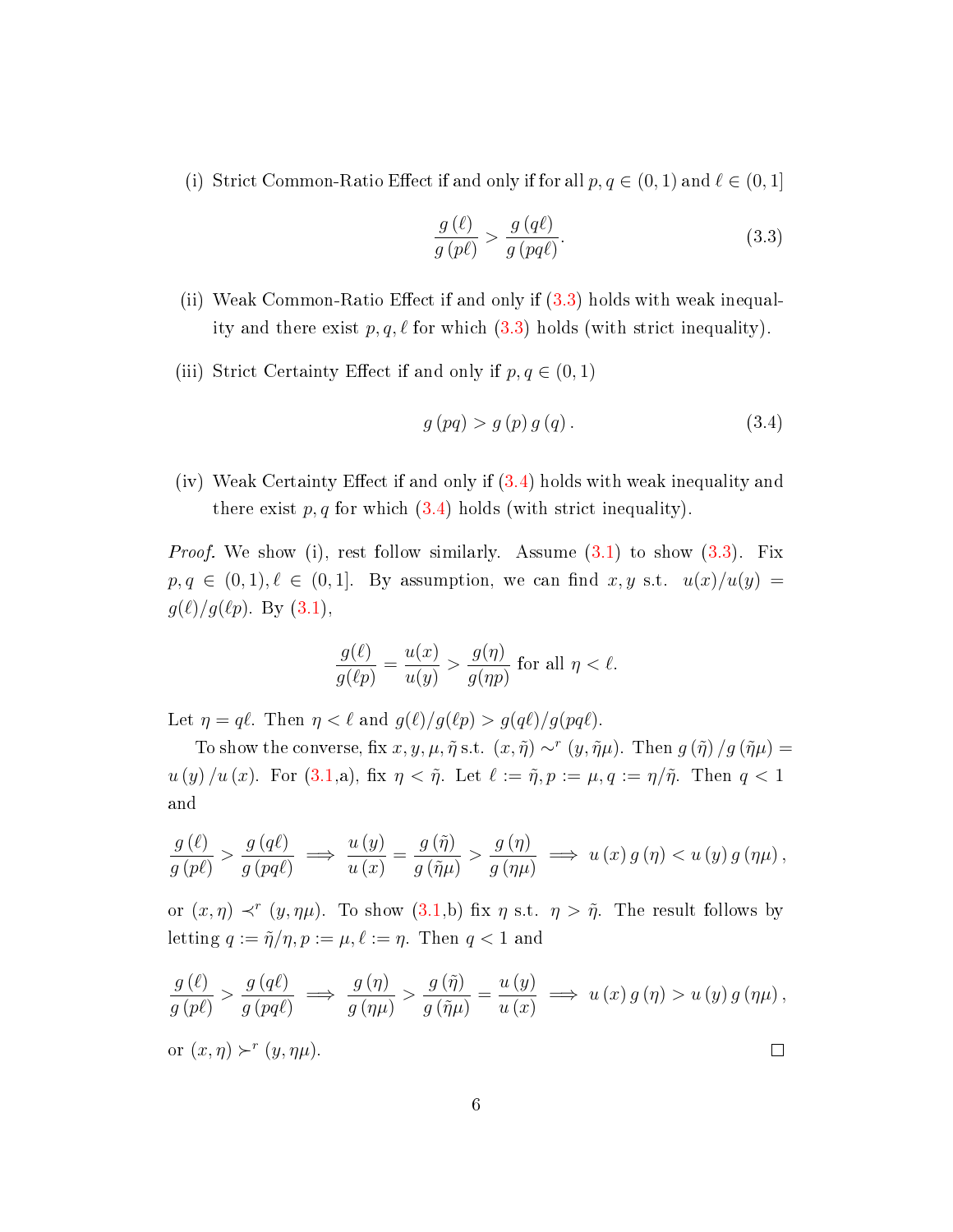### <span id="page-6-0"></span>4 Intertemporal Behavior

In this section, we define preferences that subsume the classes of exponential, hyperbolic and quasi-hyperbolic discounting. We denote the set of time periods by  $T$ . We consider two cases: when preferences are defined over temporal rewards  $(X \times T$  when  $T = \mathbb{R}_+$ ), and over consumption streams  $(X^T$  when  $T = N$ ).

### 4.1 Temporal rewards in continuous time

Preferences are defined over pairs of prospects, where each prospect consists of a reward  $x \in X$  at time  $t \in T = \mathbb{R}_+$ . For each  $d \in T$ , we denote the set of temporal rewards, paid after time d, by  $X(d) = \{ [x, t] \mid x \in X \text{ and } t \in$ T such that  $t \geq d$ . The DM's time-indexed preferences are given by  $\{\sum_{d}d_{d\in T},$ where  $\succsim_d$  is a binary relation on  $X(d)$  for each decision time  $d \in T$ .<sup>[3](#page-6-1)</sup>

Hyperbolic discounting implies the following pattern of dynamic choice: the DM chooses a later-larger reward over an earlier-smaller reward, but re-verses his choice as both reward dates approach the decision date.<sup>[4](#page-6-2)</sup> Temporal Reversal formalizes this behavioral pattern as follows:[5](#page-6-3)

<span id="page-6-4"></span>**Definition 4.**  $\{\sum d\}_{d\in T}$  is said to exhibit:

(i) Temporal Reversal if, for any  $x, y \in X$  and  $\tilde{d}, t, s \in T$  such that  $x < y$ ,  $\tilde{d} \leq t < s$ , and  $[x, t] \sim_{\tilde{d}} [y, s]$ 

<span id="page-6-5"></span>
$$
\begin{cases}\n(a) & [x,t] \prec_d [y,s] \text{ for all } d \text{ such that } d < \tilde{d}, \\
(b) & [x,t] \succ_d [y,s] \text{ for all } d \text{ such that } \tilde{d} < d < t.\n\end{cases}
$$
\n(4.1)

<span id="page-6-1"></span><sup>&</sup>lt;sup>3</sup>For each  $d \in T$ , we denote the symmetric and the asymmetric parts of  $\succsim_d$  by  $\sim_d$  and  $\succ_d$ , respectively.

<span id="page-6-2"></span><sup>&</sup>lt;sup>4</sup>In the following three definitions of time preferences, we focus on rewards that provide positive utility, for simplicity. For the case of rewards that could provide dis-utility instead  $($ effort, for example), present-bias appears as procrastination and is defined in the same way by switching strict preference from  $\succ$  to  $\prec$ , and vice versa. [O'Donoghue and Rabin](#page-20-7) [\(1999\)](#page-20-7) offer examples of procrastination and [Halevy](#page-20-5)  $(2008, \text{page } 1157)$  $(2008, \text{page } 1157)$  discusses how to incorporate into the current framework using the reflection effect.

<span id="page-6-3"></span><sup>&</sup>lt;sup>5</sup>Similar to Proposition 1 i[nDasgupta and Maskin](#page-20-8)  $(2005)$ .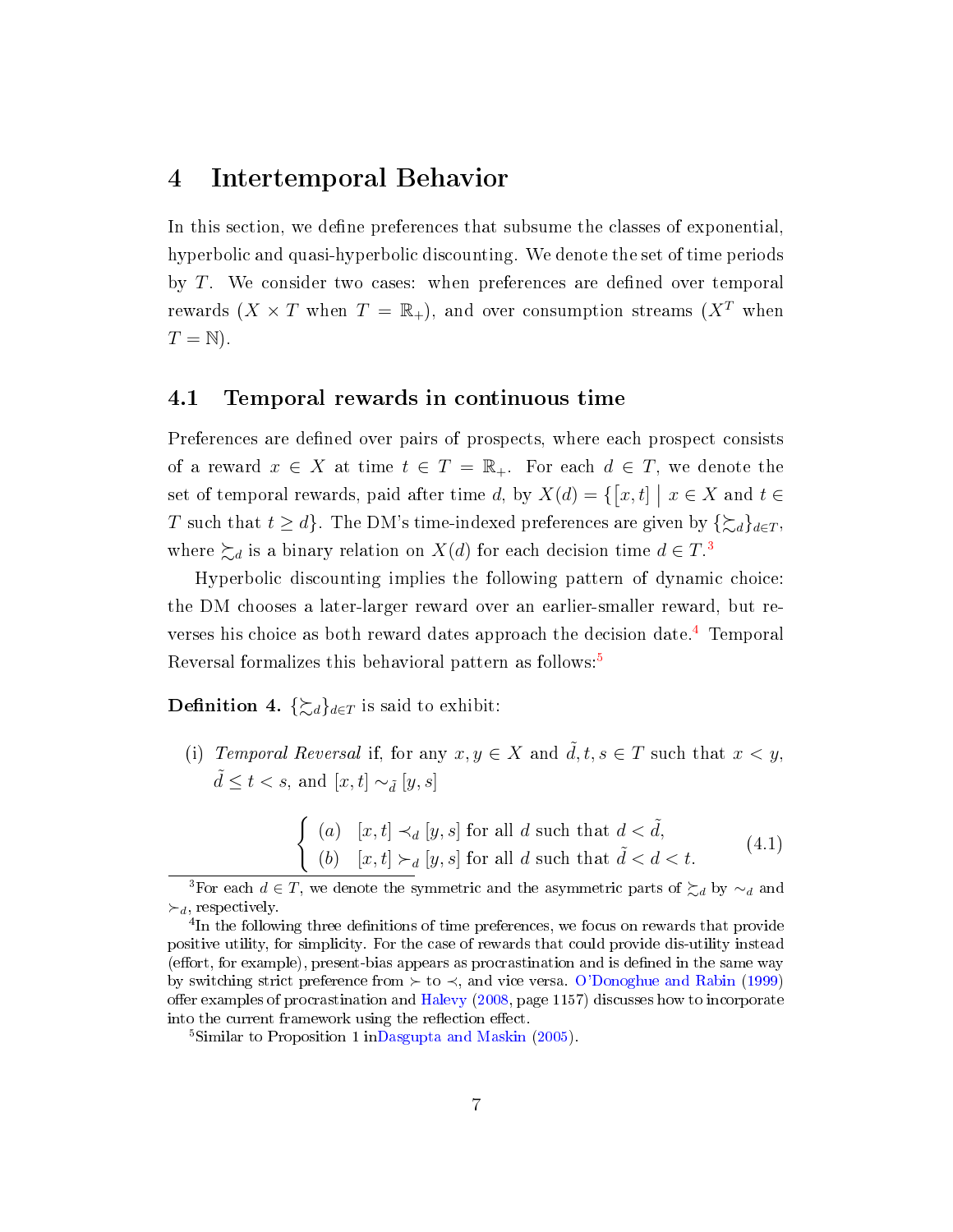(ii) Present-Biased Temporal Reversal if, for any  $x, y \in X$  and  $t, s \in T$  such that  $x < y$  and  $t < s$ ,

$$
[x,t] \sim_t [y,s] \implies [x,t] \prec_d [y,s] \text{ for all } d < t.
$$

(iii) Temporally Unbiased if, for any  $x, y \in X$  and  $d, d', s, t \in \mathbb{R}_+$ ,

$$
[x,t] \succsim_d [y,s] \Leftrightarrow [x,t] \succsim_{d'} [y,s].
$$

Present-Biased Temporal Reversal is a special case of Temporal Reversal when  $d = t$ . Temporally Unbiased preferences are time consistent.

### 4.2 Consumption streams in discrete time

We now consider consumption streams in discrete time (i.e.,  $T = N$ ). In this case, temporal behavior is usually characterized by properties of the discountfunction, and under time- invariance it depends only on the distance between the evaluation time and consumption time. Let  $D(\cdot)$  be the DM's discount function, so the utility of consuming x after  $\tau$  periods is  $D(\tau)u(x)$ , where u is a real-valued function on X. D exhibits hyperbolic discounting if  $D(\tau) =$  $1/(1 + \rho\tau)$  for some  $\rho > 0$ ; is quasi-hyperbolic discounting if  $D(0) = 1$  and  $D(\tau) = \beta \delta^{\tau}$  for some  $\delta \in (0, 1]$  and  $\beta < 1$  for all  $\tau \geq 1$ .

The DM's (one period) impatience at t is  $D(t)/D(t+1)$ . DM's (k period) impatience at t is  $D(t)/D(t+k)$ . In Table [1](#page-8-0) we define the notions of temporal behavior for streams  $(X^{\mathbb{N}})$ .

#### Proposition 1.

- (i) Delay Independent Diminishing Impatience implies Diminishing Impatience (but not the converse).
- (ii) Strongly Diminishing Impatience and Delay Independent Strongly Diminishing Impatience are equivalent.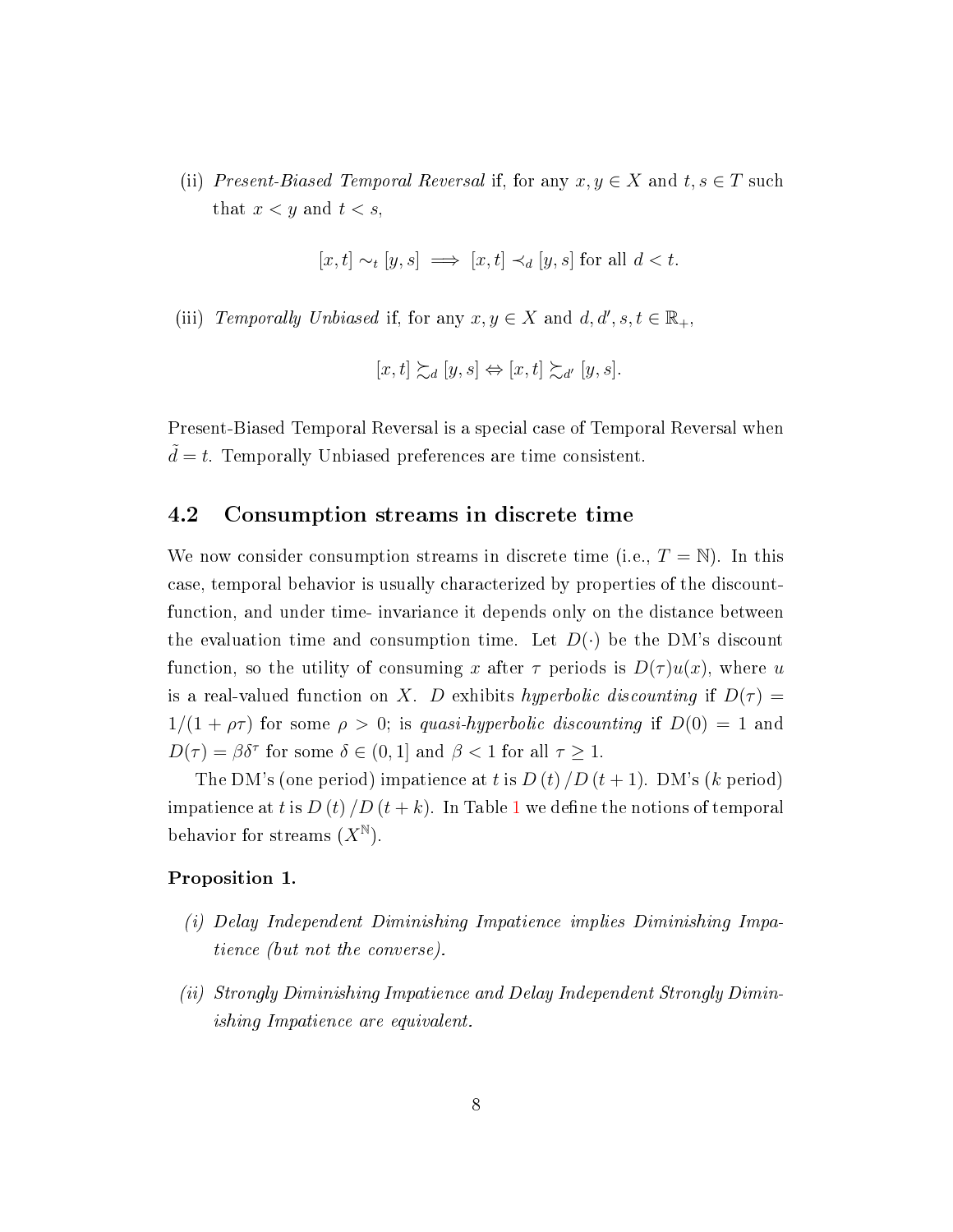|                             | Definition                                                                               |
|-----------------------------|------------------------------------------------------------------------------------------|
| Diminishing                 | D(0)<br>$\frac{D(t)}{D(t+1)} \forall t \in \mathbb{N}_+$                                 |
| Impatience                  |                                                                                          |
| Delay Independent           | D(0)                                                                                     |
| Diminishing Impatience      | $\frac{D(t)}{D(t+k)} \ \forall k, t \in \mathbb{N}_+$<br>D(k)                            |
| <b>Strongly Diminishing</b> | D(t)                                                                                     |
| Impatience                  | $\frac{D(t')}{D(t'+1)} \,\,\forall t,t' \in \mathbb{N} \text{ with } t < t'$<br>$D(t+1)$ |
| Delay Independent Strongly  | D(t)<br>$\forall t, t' \in \mathbb{N}, k \in \mathbb{N}_+$ with $t < t'$                 |
| Diminishing Impatience      |                                                                                          |

<span id="page-8-0"></span>Table 1: Notions of temporal behavior for consumption streams  $(X^{\mathbb{N}})$ .

*Proof.* (i) Take  $k = 1$ . An implication of the counter-example provided in Appendix A is that Diminishing Impatience does not imply Delay Independent Diminishing Impatience.

(ii) Delay Independent Strongly Diminishing Impatience trivially implies Strongly Diminishing Impatience. To show the converse fix  $k, t', t$  such that  $t' > t$  to show that  $\frac{D(t)}{D(t+k)} > \frac{D(t')}{D(t'+k)}$  $\frac{D(t')}{D(t'+k)}$ . Notice that

$$
\frac{D(t)}{D(t+k)} = \underbrace{\frac{D(t)}{D(t+1)} \frac{D(t+1)}{D(t+2)} \cdots \frac{D(t+k-1)}{D(t+k)}}_{k-\text{terms}} = \prod_{d=0}^{k-1} \frac{D(t+d)}{D(t+d+1)},
$$

$$
\frac{D(t')}{D(t'+k)} = \underbrace{\frac{D(t')}{D(t'+1)} \frac{D(t'+1)}{D(t'+2)}}_{k-\text{terms}} \dots \frac{D(t'+k-1)}{D(t'+k)} = \prod_{d=0}^{k-1} \frac{D(t'+d)}{D(t'+d+1)}.
$$

Since  $t' > t$ , by Strongly Diminishing Impatience, we have for each  $d \in$  $\{0,\ldots,k-1\},\ \frac{D(t+d)}{D(t+d+1)} > \frac{D(t'+d)}{D(t'+d+1)}$  $\frac{D(t'+d)}{D(t'+d+1)}$ . Hence,  $\frac{D(t)}{D(t+k)} > \frac{D(t')}{D(t'+k)}$  $\frac{D(t')}{D(t'+k)}$ .

Diminishing Impatience and Strongly Diminishing Impatience have been proposed by [Halevy](#page-20-5) [\(2008\)](#page-20-5). Delay Independent Diminishing Impatience and Delay Independent Strongly Diminishing Impatience are new properties motivated by the hyperbolic discounting and the quasi-hyperbolic discounting models (see Proposition [2\)](#page-9-0), and they describe the failure of stationarity independently of the delay under consideration. Delay Independent Diminishing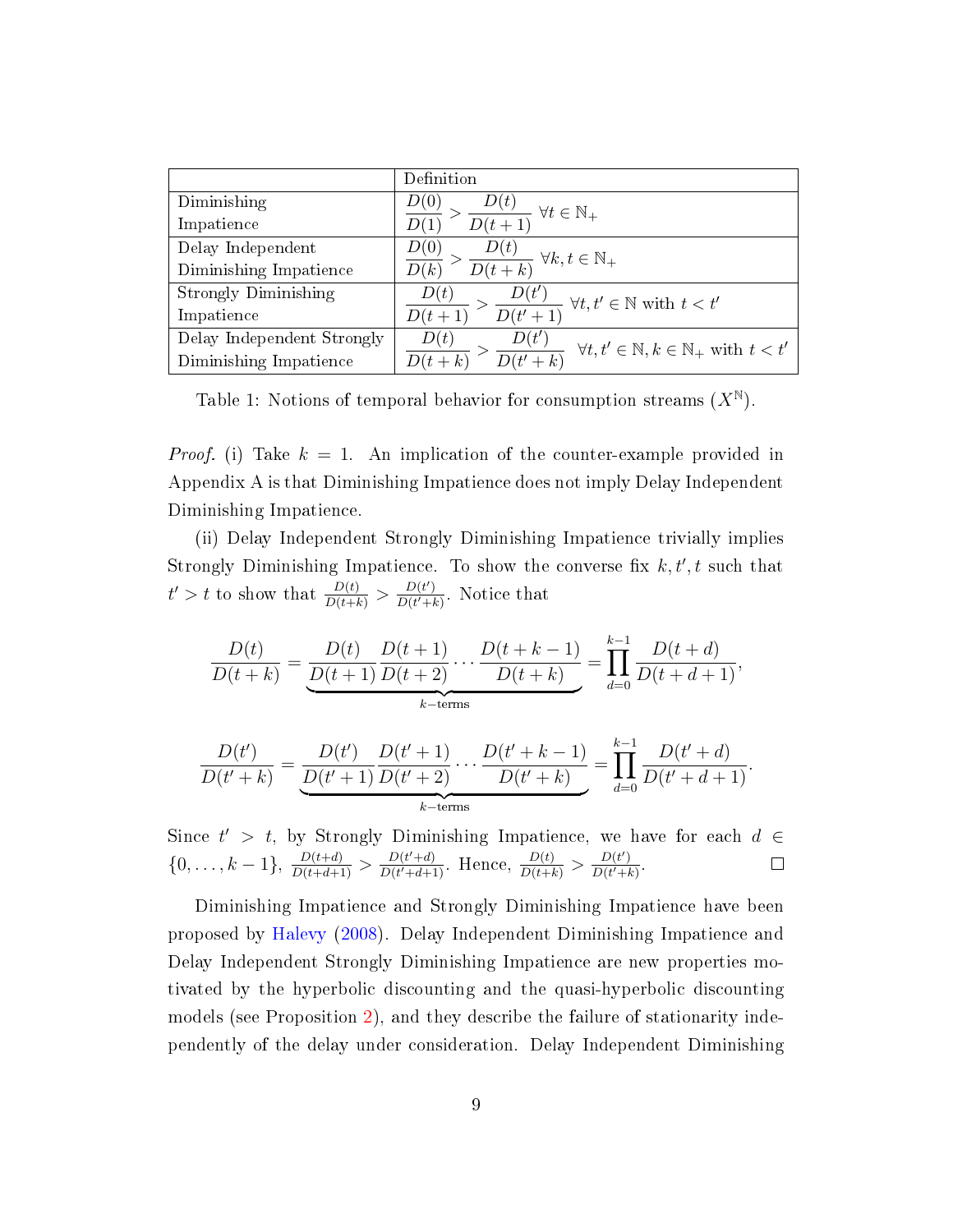Impatience requires impatience to diminish for all possible delays  $(k \geq 1)$ , hence is a strengthening of Diminishing Impatience.

#### <span id="page-9-0"></span>Proposition 2.

- (i) Quasi-hyperbolic discounting satisfies Delay Independent Diminishing Impatience but not Delay Independent Strongly Diminishing Impatience.
- $(iii)$  Hyperbolic discounting satisfies Delay Independent Strongly Diminishing Impatience (and hence Strongly Diminishing Impatience and Delay Independent Diminishing Impatience).

*Proof.* (i) For  $t' > t > 0$ 

$$
\frac{D(0)}{D(k)} = \frac{1}{\beta \delta^k} > \frac{1}{\delta^k} = \frac{D(t)}{D(t+k)} = \frac{D(t')}{D(t'+k)}
$$

(ii) For arbitrary k, and  $t' > t \geq 0$ ,

$$
\frac{D(t)}{D(t+k)} = 1 + \frac{\rho k}{1+\rho t} > 1 + \frac{\rho k}{1+\rho t'} = \frac{D(t')}{D(t'+k)}
$$

 $\Box$ 

Finally, we elaborate on the relationship between the definitions for temporal rewards in continuous time (Definition  $\overline{4}$ ) and the definitions for con-sumption streams in discrete time (Definitions in Table [1\)](#page-8-0). To achieve this we consider the intersection of their domains, which is temporal rewards in discrete time.

<span id="page-9-1"></span>**Proposition 3.** Suppose that  $T = \mathbb{N}$  and there exist  $D : T \rightarrow [0,1]$  and  $u: X \to \mathbb{R}_+$  such that for each  $d \in T$ ,  $\succsim_d$  is represented by  $U_d([x,t]) =$  $D(t-d)u(x)$  and for any  $\alpha \in \mathbb{R}_+$  there exist  $x, y \in X$  such that  $\alpha = u(x)/u(y)$ . Then, the following results hold:

(i) D exhibits Strongly Diminishing Impatience (and hence Delay Independent Strongly Diminishing Impatience) if and only if  $\{\gtrsim_d\}_{d\in\mathcal{T}}$  exhibits Temporal Reversal.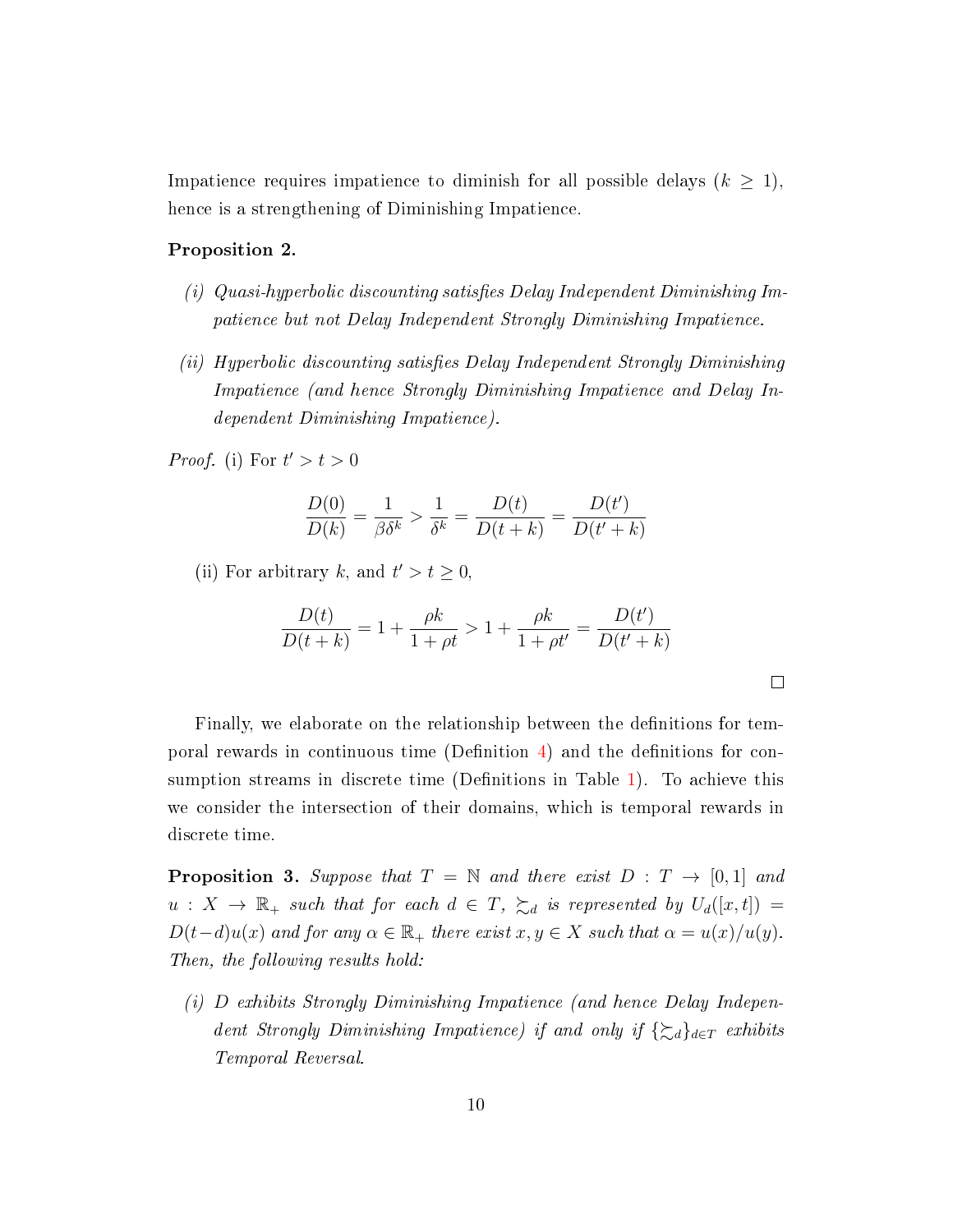### (ii) D exhibits Delay Independent Diminishing Impatience if and only if  $\{\gtrsim_d\}$  ${e_T \xrightarrow{exhibits} Present \ Biased \ Temporal \ Reversal.}$

Proof. For this proof, we will use the result that Strongly Diminishing Impatience and Delay Independent Strongly Diminishing Impatience are equivalent. To show (i), suppose that  $\{\gtrsim_d\}$  exhibit Temporal Reversals and show that D exhibits Delay Independent Strongly Diminishing Impatience, i.e, for an arbitrary non-negative integer  $\tau' < \tau$  we will show that

$$
\frac{D(\tau')}{D(\tau'+k)} < \frac{D(\tau)}{D(\tau+k)}.
$$

Choose  $x, y \in X$  such that  $D(\tau')/D(\tau' + k) = u(y)/u(x)$ . Hence,  $[x, \tau] \sim_{\tau-\tau'}$ [y,  $\tau + k$ ]. Then by Temporal Reversals we have  $[x, \tau] \prec_0 [y, \tau + k]$ . This means that  $D(\tau)u(x) > D(\tau + k)u(y)$ . It follows that,  $\frac{D(\tau)}{D(\tau)}$  $\frac{D(r)}{D(r'+k)}$  =  $u(y)$  $u(x)$  $\lt$  $D(\tau)$ 

 $D(\tau + k)$ . Since the choice of  $\tau$  is arbitrary, this means that D exhibits Strongly Diminishing Impatience.

Converse direction: Suppose that there exist  $x, y \in X$  and  $\tilde{d}, t, s \in T$  such that  $[x, t] \sim_{\tilde{d}} [y, s]$  and  $\tilde{d} \le t \le s$ . Choose  $d, d' \in T$  such that  $d < \tilde{d}$  and  $d' > \tilde{d}$ to show  $[x, t] \prec_d [y, s]$  and  $[x, t] \succ_{d'} [y, s]$ .

Since  $[x, t] \sim_{\tilde{d}} [y, s]$ , by definition,  $D(t - \tilde{d})u(x) = D(s - \tilde{d})u(y)$ , so that

<span id="page-10-0"></span>
$$
\frac{D(t-\tilde{d})}{D(s-\tilde{d})} = \frac{u(y)}{u(x)}.\t(4.2)
$$

Since  $d < \tilde{d} < d'$ , it follows from Delay Independent Strongly Diminishing Impatience that

$$
\frac{D(t-d)}{D(s-d)} < \frac{D(t-\tilde{d})}{D(s-\tilde{d})} < \frac{D(t-d')}{D(s-d')}.
$$

By [\(4.2\)](#page-10-0), we get  $D(t-d)u(x) < D(s-d)u(y)$  and  $D(t-d')u(x) > D(s-d')u(y)$ . Hence,  $[x, t] \prec_d [y, s]$  and  $[x, t] \succ_{d'} [y, s]$ .

To show (ii) take  $\tau' = 0$  in the forward direction to get Delay Independent Diminishing Impatience from Present Biased Temporal Reversal. Use  $t = \tilde{d}$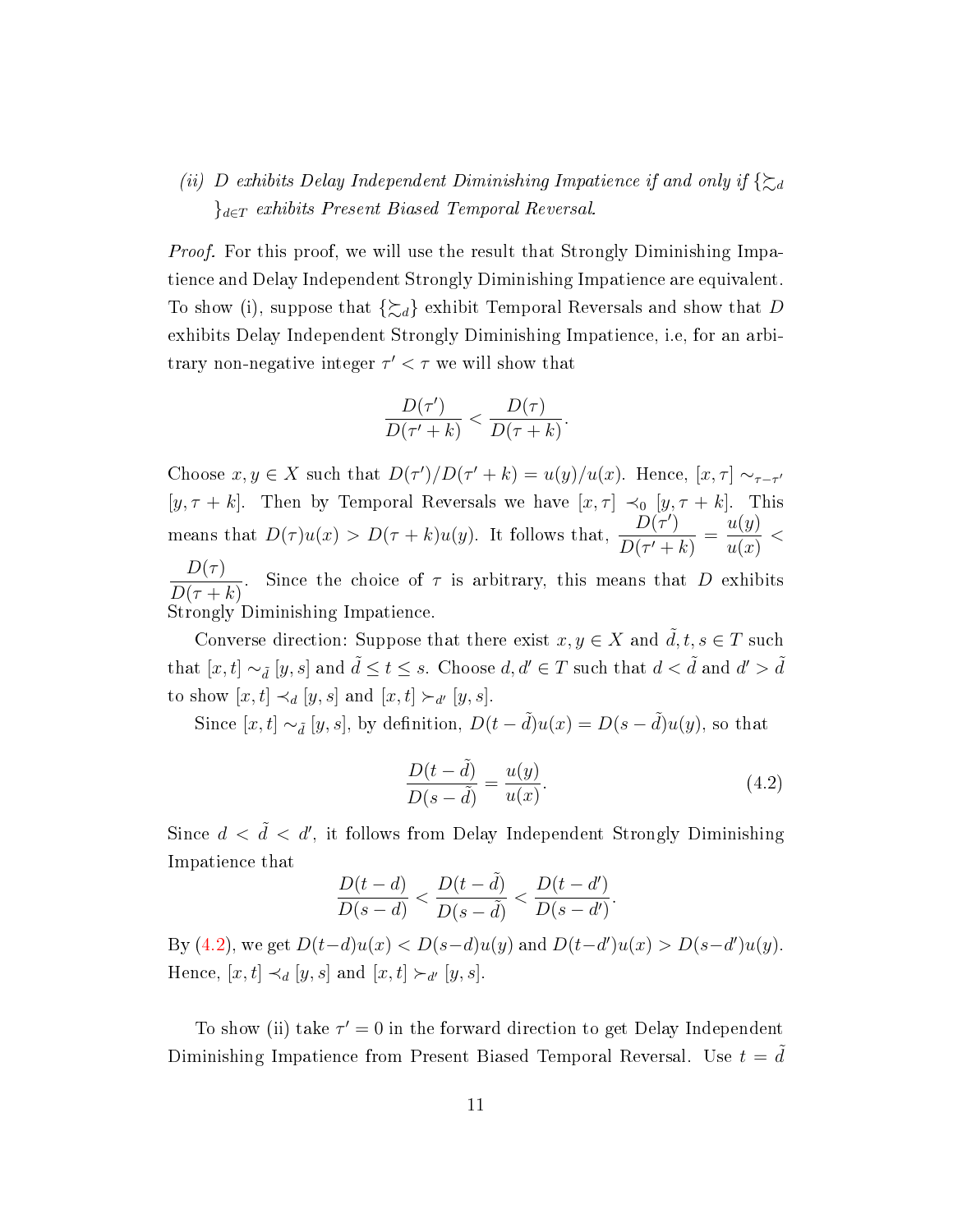and consider  $d < d$  for the converse.

# <span id="page-11-0"></span>5 Results

### <span id="page-11-2"></span>5.1 Results for temporal rewards in continuous time

In this subsection, we assume  $T = \mathbb{R}_+$ . We assume that the DM's temporal and risk preferences are connected in the following way: the individual discounts a future reward because he is uncertain whether he can consume it. We model this uncertainty through a stopping process that determines the last period until which rewards are available. Let  $p(t) = e^{-rt}$  be the probability that the DM may collect a reward at time t, where  $r \in (0,1)$  is the hazard rate.

At time d, such that  $0 \leq d \leq t$ , the DM updates the probability that a reward is available at time t according to the conditional probability:  $p(t|d)$  =  $p(t)/p(d) = e^{-r(t-d)}$ . Therefore, at time d he prefers receiving the temporal reward  $[x, t]$ , to another reward  $[y, s]$  if and only if his risk preferences rank the binary lottery  $(x, p(t|d))$  (which pays x with probability  $p(t|d)$ ) over the lottery  $(y, p(s|d))$ . Thus, the DM's time preferences  $\{\gtrsim_d\}_{d\in\mathcal{T}}$  for each decision time  $d \in T$  and risk preferences  $\succsim^r$  are related as follows:

Assumption 1: For all  $d \in T$  and  $[x, t], [y, s] \in X(d)$ ,

$$
[x,t] \succsim_d [y,s] \Leftrightarrow (x,p(t|d)) \succsim^r (y,p(s|d)). \tag{5.1}
$$

Our formulation of  $p(t)$  implies that immediate rewards are certain, but as the promised date for future rewards becomes increasingly distant, the probability of receiving the reward exponentially decreases to zero. The additional property of  $p(t|d) = p(t|s)p(s|d)$  would be very useful in the results that follow.

<span id="page-11-1"></span>**Theorem 1.** Under Assumption 1,

- (i)  $\succeq^r$  exhibits Strict Common-Ratio Effect iff { $\succeq_d$ }<sub>d∈T</sub> exhibit Temporal Reversal.
- (ii)  $\succeq^r$  exhibits Strict Certainty Effect iff { $\succeq_d$ }<sub>d∈T</sub> exhibit Present-Biased Temporal Reversal.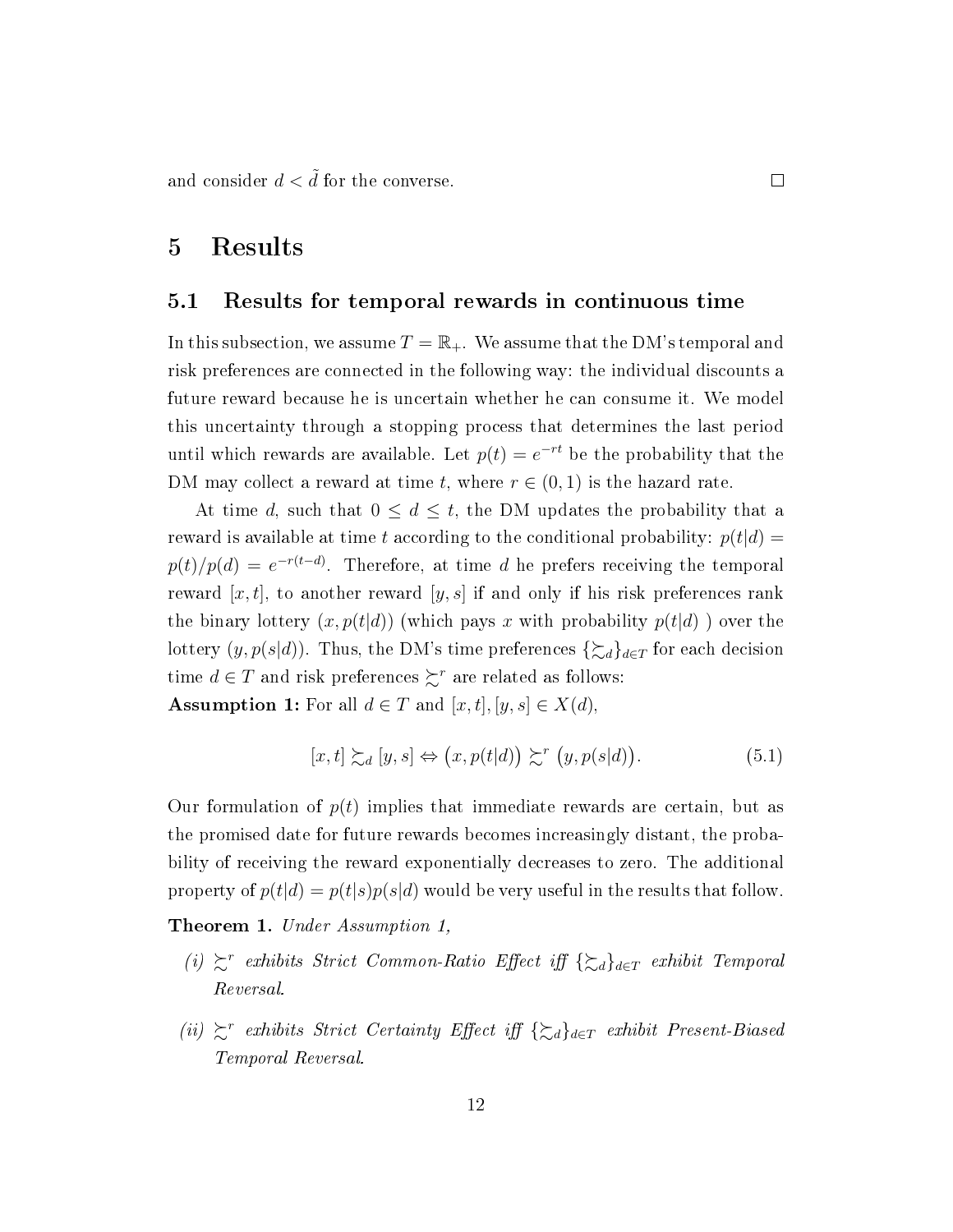(iii)  $\succeq^r$  satisfies the Independence Axiom iff { $\succeq_d$ }<sub>d∈T</sub> is Temporally Unbiased.

*Proof.* To prove (i), suppose that  $\sum^r$  exhibits [\(3.1,](#page-4-1)a). Choose any  $x, y \in X$ and  $\tilde{d}, t, s \in T$  such that  $[x, t] \sim_{\tilde{d}} [y, s]$  and  $\tilde{d} \leq t \leq s$ . Then by definition,  $(x, p(t|\tilde{d})) \sim^{r} (y, p(s|\tilde{d})) = (y, p(s|t)p(t|\tilde{d}))$ . Fix  $d < \tilde{d}$  to show  $[x, t] \prec_{d} [y, s]$ . Since p is strictly decreasing,  $p(d) > p(\tilde{d})$ , so that  $p(t|d) < p(t|\tilde{d})$ . So  $(3.1,a)$  $(3.1,a)$  $\implies (x, p(t|d)) \prec^r (y, p(s|t)p(t|d)) = (y, p(s|d)).$  Then by definition,  $[x, t] \prec_d$  $[y, s]$ . So  $(4.1,a)$  $(4.1,a)$  holds. In the same way, we can show that  $(3.1,b)$  $(3.1,b)$  implies Temporal Reversal [\(4.1,](#page-6-5)b).

To show the converse, suppose that  $\{\gtrsim_d\}$  exhibits  $(4.1,a)$  $(4.1,a)$ . Choose any  $x, y \in X$  and  $\mu, \tilde{\eta} \in [0, 1]$  such that  $(x, \tilde{\eta}) \sim^r (y, \tilde{\eta}\mu)$ . Fix  $\eta \in (0, \tilde{\eta})$  to show  $(x, \eta) \prec^r (y, \eta)$ . Since p is a strictly decreasing bijection to [0,1], there exist t and  $\tilde{d}$  such that  $t \geq \tilde{d} > 0$  and  $p(t) = \eta$  and  $p(\tilde{d}) = \eta/\tilde{\eta}$ . Then,  $p(t|\tilde{d}) =$  $\tilde{\eta}$ . Also, there exists s such that  $s \geq t$  and  $p(s) = \mu \eta$ . Then,  $p(s|t) = \mu$ . Hence,  $(x, p(t|\tilde{d})) \sim^r (y, p(s|t)p(t|\tilde{d})) = (y, p(s|\tilde{d}))$ , so that  $[x, t] \sim_{\tilde{d}} [y, s]$ , by definition. Therefore, by  $(4.1,a)$  $(4.1,a)$ ,  $[x,t] \prec_0 [y,s]$ . So the definition shows that  $(x, \eta) = (x, p(t)) \prec^r (y, p(s)) = (y, \eta\mu)$ . So  $(3.1,a)$  $(3.1,a)$  holds. Similarly, we can show that  $(4.1,b)$  $(4.1,b)$  implies  $(3.1,b)$  $(3.1,b)$ .

The proof for part (ii) is very similar to part (i) and is hence omitted.

To show (iii), suppose that  $\succsim^r$  satisfies the Independence Axiom. Choose any  $x, y \in X$  and  $t, s, d, d' \in T$  such that  $[x, t] \succsim d [y, s]$  to show  $[x, t] \succsim_{d'} [y, s]$ . Since  $[x,t] \succsim_d [y,s]$ , by definition  $(x, p(t|d)) \succsim^r (y, p(s|d))$ . Consider the case in which  $d > d'$ . By the Independence Axiom,  $(x, p(t|d')) = (x, p(t|d)p(d|d')) \succeq^r$  $(y, p(s|d)p(d|d')) = (y, p(s|d'))$ . By the definition,  $[x, t] \succeq_{d'} [y, s]$ . The proof for the other case in which  $d' > d$  is similar.<sup>[6](#page-12-0)</sup>

To show the converse, suppose that  $\{\gtrsim_d\}$  is Temporally Unbiased. Choose any  $x, y \in X$  and  $\mu, \eta, \eta' \in [0, 1]$  such that  $(x, \eta) \succsim^r (y, \eta \mu)$  to show  $(x, \eta') \succsim^r$  $(y, \eta'\mu)$ . Consider the case where  $\eta' > \eta$ . Since p is strictly decreasing and bijection to [0, 1], there exist  $t, s, d \in T$  such that  $s \geq t$ ,  $p(t) = \eta$ ,  $p(s) = \eta \mu$ , and  $p(d) = \eta/\eta'$ . Then,  $p(t|d) = \eta'$  and  $p(s|d) = \eta'\mu$ . Since  $\{\gtrsim_d\}$  is Temporally

<span id="page-12-0"></span><sup>&</sup>lt;sup>6</sup>Since  $(x, p(t|d)) = (x, p(t|d')p(d'|d)) \geq^r (y, p(s|d')p(d'|d)) = (y, p(s|d)).$  Since  $(x, p(t|d)) \succeq^r (y, p(s|d))$ , by the Independence Axiom,  $(x, p(t|d')) \succeq^r (y, p(s|d'))$ . Hence,  $[x, t] \succsim_{d'} [y, s].$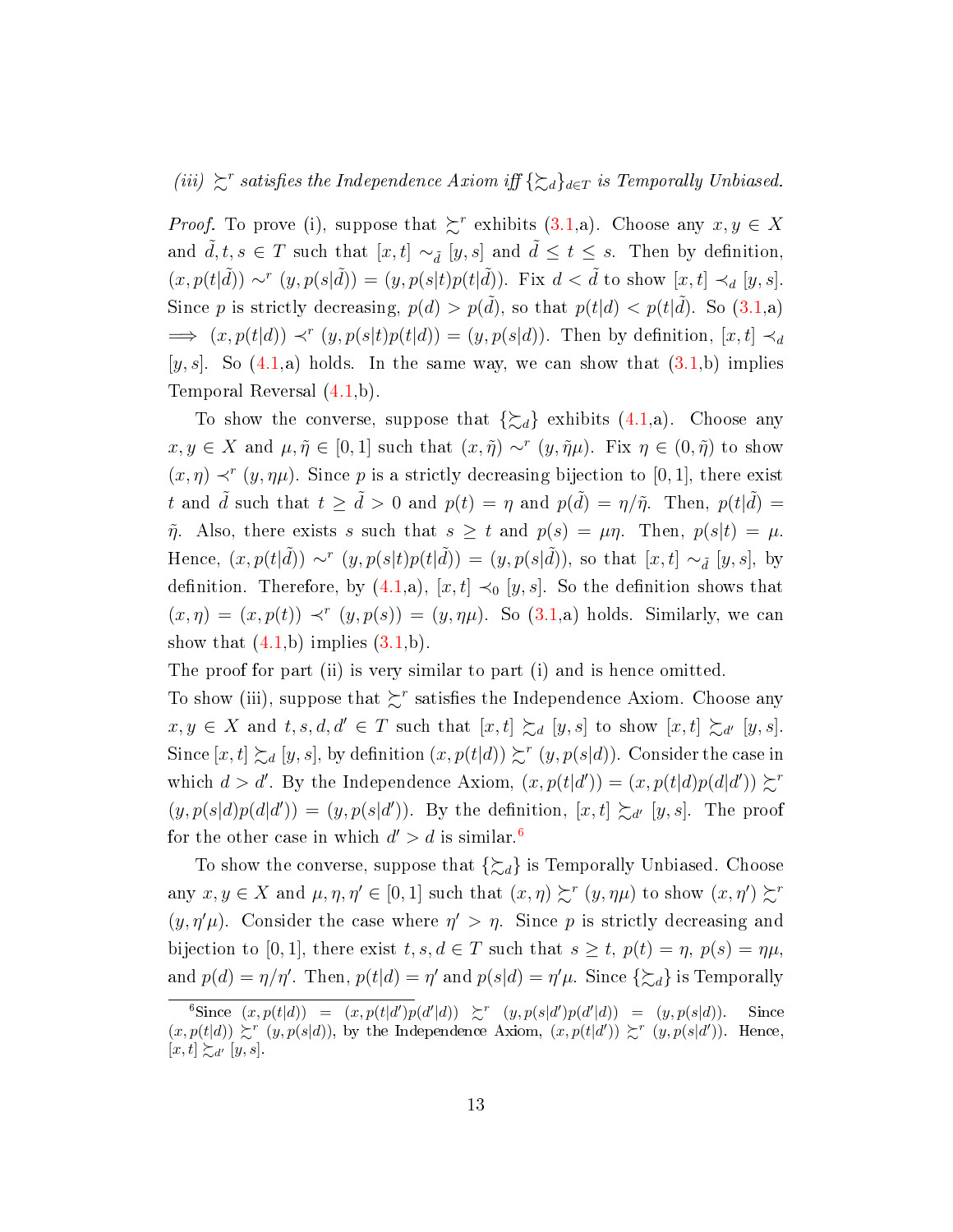Unbiased,  $(x, \eta) \succsim^r (y, \eta \mu) \Leftrightarrow [x, t] \succsim_0 [y, s] \Leftrightarrow [x, t] \succsim_d [y, s] \Leftrightarrow (x, p(t|d)) \succsim^r$  $(y, p(s|d)) \Leftrightarrow (x, \eta') \succsim^r (y, \eta'\mu)$ . The proof for the other case in which  $\eta' < \eta$ is similar.[7](#page-13-0)  $\Box$ 

The proof of Theorem [1](#page-11-1) relies on the structural similarity between risky and intertemporal choices: a decrease in the risk is equivalent to the time of the reward and the decision time getting closer. Such a similarity had been also suggested by [Prelec and Loewenstein](#page-20-3) [\(1991\)](#page-20-3), although they did not provide a formal argument. The Probability Time Tradeoff axiom proposed by [Baucells and Heukamp](#page-20-4) [\(2012\)](#page-20-4) and used in [Chakraborty](#page-20-9) [\(2016\)](#page-20-9) to axiomatize preferences on a richer domain of intertemporal lotteries has a similar flavor.

### 5.2 Results for consumption streams in discrete time

In this subsection, we use equation  $(2.2)$  and the definitions in Table [1](#page-8-0) to derive the characterization of discounting behavior through properties of the weighting function  $g(\cdot)$ .

<span id="page-13-3"></span>*Remark* 2. Consider a DM represented by  $(2.1)$  with  $q(\cdot)$  continuous on  $(0, 1)$ . Let  $D(t)$  be her composite discount function, as defined in  $(2.2)$ .

(i) Diminishing Impatience holds if and only if for every  $r \in (0,1)$  and  $t \in \mathbb{N}_+$ :

<span id="page-13-2"></span>
$$
g((1-r)^{t+1}) > g((1-r)) g((1-r)^{t}). \qquad (5.2)
$$

(ii) Delay Independent Diminishing Impatience holds if and only if for every  $r \in (0,1)$  and  $t, k \in \mathbb{N}_+$ :

<span id="page-13-1"></span>
$$
g\left((1-r)^{t+k}\right) > g\left((1-r)^{k}\right)g\left((1-r)^{t}\right). \tag{5.3}
$$

<span id="page-13-0"></span><sup>&</sup>lt;sup>7</sup>Since p is strictly decreasing and bijection to [0, 1], there exist  $t, s, d \in T$  such that  $s \geq t$ ,  $p(t) = \eta'$ ,  $p(s) = \eta' \mu$ , and  $p(d) = \eta'/\eta$ . Then,  $p(t|d) = \eta$  and  $p(s|d) = \eta \mu$ . Since  $\{\gtrsim_d\}$ is Temporally Unbiased,  $(x, \eta) \succsim^r (y, \eta \mu) \Leftrightarrow (x, p(t|d)) \succsim^r (y, p(s|d)) \Leftrightarrow [x, t] \succsim_d [y, s] \Leftrightarrow$  $[x, t] \succsim_0 [y, s] \Leftrightarrow (x, p(t)) \succsim^r (y, p(s)) \Leftrightarrow (x, \eta') \succsim^r (y, \eta'\mu).$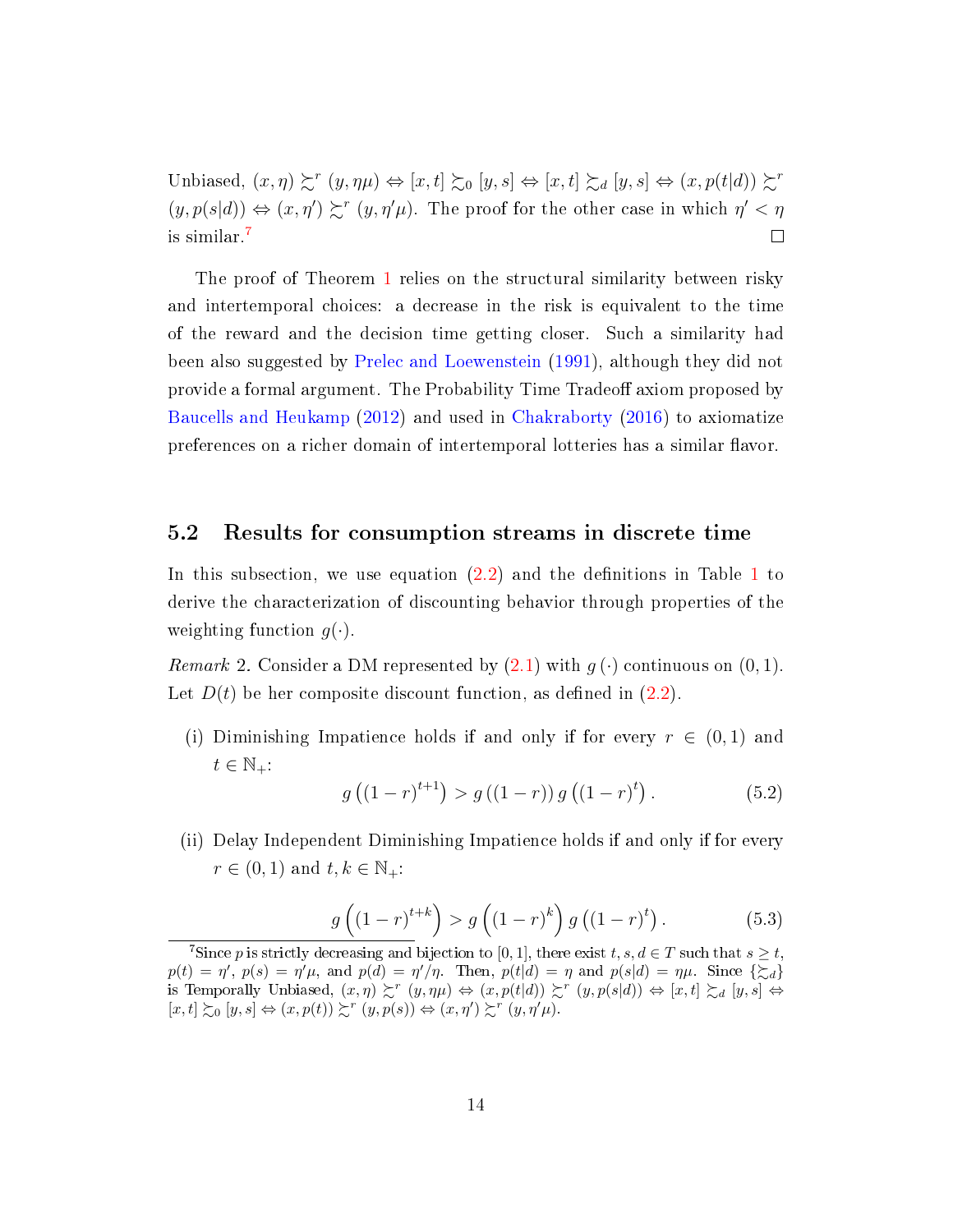(iii) Strongly Diminishing Impatience holds if and only if for every  $r \in (0, 1)$ and  $t, t' \in \mathbb{N}$  such that  $t < t'$ :

<span id="page-14-0"></span>
$$
\frac{g((1-r)^{t})}{g((1-r)^{t+1})} > \frac{g((1-r)^{t'})}{g((1-r)^{t'+1})}.
$$
\n(5.4)

(iv) Delay Independent Strongly Diminishing Impatience holds if and only if for every  $r \in (0,1)$ ,  $t, t' \in \mathbb{N}$ ,  $k \in \mathbb{N}_+$  such that  $t < t'$ :

<span id="page-14-1"></span>
$$
\frac{g((1-r)^{t})}{g((1-r)^{t+k})} > \frac{g((1-r)^{t'})}{g((1-r)^{t'+k})}.
$$
\n(5.5)

The proofs follow from the definitions. Next, we summarize the implications of risk attitude on intertemporal preferences in  $(2.1)$ .

<span id="page-14-2"></span>Remark 3. Consider a DM whose preferences are represented by [\(2.1\)](#page-3-1) with  $g(\cdot)$  continuous on  $(0, 1)$ .

- (i) Strict Certainty Effect  $(3.4)$  implies Delay Independent Diminishing Impatience  $(i.e., (5.3))$  $(i.e., (5.3))$  $(i.e., (5.3))$
- (ii) Strict Common-Ratio Effect  $(3.3)$  implies Strongly Diminishing Impatience (i.e., [\(5.4\)](#page-14-0)) (and, hence, Delay Independent Strongly Diminishing Impatience  $(i.e., (5.5))$  $(i.e., (5.5))$  $(i.e., (5.5))$ .

The first claim holds by letting  $p = (1 - r)^k$  and  $q = (1 - r)^t$ ; the second claim holds by letting  $p = 1 - r$ ,  $q = (1 - r)^{t'-t}$ , and  $\ell = (1 - r)^t$ .

For the relation in the direction from time to risk, Diminishing Impatience as defined above does not imply Weak Certainty Effect for general weighting functions. The certainty effect implies a bias towards certainty *irrespective* of how risky the alternative is, the dual to which would be a bias towards the present  $(t = 0)$  irrespective of the delay between the two prospects being compared. In evaluating the reason for the severed connection between time and risk preferences, we note that the definition of diminishing impatience used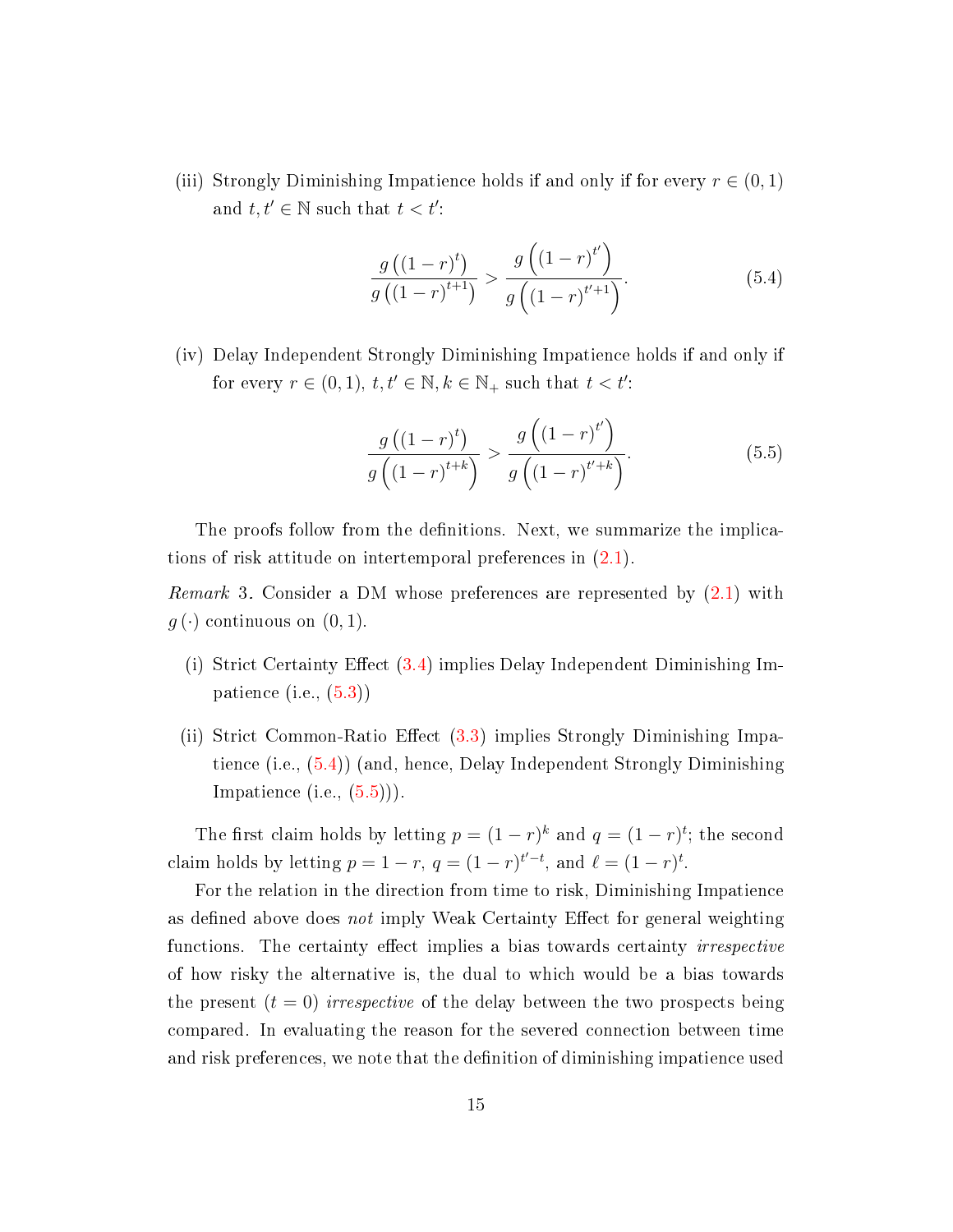in the literature and defined in Table  $1$ , focuses on a delay of a single period, thus only comparing D (t) to  $D(t+1)$  as t increases from 0. In our setting, this one-period definition is characterized by a particular property (equation  $(5.2)$ ) of the weighting function  $g(\cdot)$ , that fails to generalize to the case of longer delays (equation [\(5.3\)](#page-13-1)), even under technical assumptions of continuity and differentiability of  $g(\cdot)$ , as shown in our counter-example in Appendix A. Thus diminishing impatience fails to account for present-bias behaviorally. Theorem 2 below shows that Delay Independent Diminishing Impatience is sufficient for Weak Certainty Effect, and Strongly Diminishing Impatience is sufficient for Weak Common-Ratio Effect.

<span id="page-15-0"></span>**Theorem 2.** Consider a DM whose preferences are represented by  $(2.1)$  with continuous  $q(\cdot)$ .

- (i) Strongly Diminishing Impatience implies Weak Common-Ratio Effect.
- (ii) Delay Independent Diminishing Impatience implies Weak Certainty Effect.

*Proof.* (i). Assume Strongly Diminishing Impatience. By Remarks [1](#page-4-0) and [2,](#page-13-3) it suffices to show that  $(5.4)$  in Remark [2](#page-13-3) implies that  $(3.3)$  in Remark [1](#page-4-0) holds with weak inequality and there exist  $p, q, \ell$  for which [\(3.3\)](#page-5-0) holds. Let  $p = 1-r$ ,  $q = (1 - r)^{t'-t}$ , and  $\ell = (1 - r)^t$ . Then [\(3.3\)](#page-5-0) holds.

We will show that for any  $p, q \in (0, 1)$  $p, q \in (0, 1)$  $p, q \in (0, 1)$  and  $\ell \in (0, 1]$ ,  $(3.3)$  in Remark 1 holds with weak inequality. Since Strongly Diminishing Impatience and Delay Independent Strongly Diminishing Impatience are equivalent, in the following, we assume Delay Independent Strongly Diminishing Impatience. Consider a sequence  $\{\frac{m_i}{n}\}$  $\frac{m_i}{n_i}\}_{i=1}^{\infty}$  of rational numbers that converges to  $\frac{\ln p}{\ln q\ell}$ , where  $m_i, n_i$  are positive integers. Similarly, consider a sequence  $\begin{cases} \frac{a_i}{b_i} \end{cases}$  $b_i$  $\int_0^\infty$  $\sum_{i=1}$  of positive rational numbers that converges to  $\frac{ln \ell}{ln q \ell}$ , where  $a_i, b_i$  are positive integers. Note that  $\frac{ln \ell}{ln q \ell} < 1$ , so we can choose  $\left\{ \frac{a_i}{b_i} \right\}$  $_{b_i}$  $\int_0^\infty$ such that  $a_i < b_i$ . Given this sequences, define a sequence  $\{r_i\}$ , such that  $q\ell = r_i^{n_i b_i}$ , that is  $r_i = (q\ell)^{\frac{1}{n_i b_i}} < 1$ . Note that as  $\frac{a_i}{b_i}$  converges to  $\frac{\ln \ell}{\ln q\ell}$ ,  $r_i^{a_i n_i} = (q\ell)^{\frac{a_i}{b_i}}$  converges to  $(q\ell)^{\frac{\ln \ell}{\ln q\ell}} = \ell$ . Similarly, as  $\frac{m_i}{n_i}$  converges to  $\frac{\ln p}{\ln q\ell}$ ,  $r_i^{m_i b_i} = (q\ell)^{\frac{m_i}{n_i}}$  converges to  $(q\ell)^{\frac{\ln p}{\ln q\ell}} = p$ .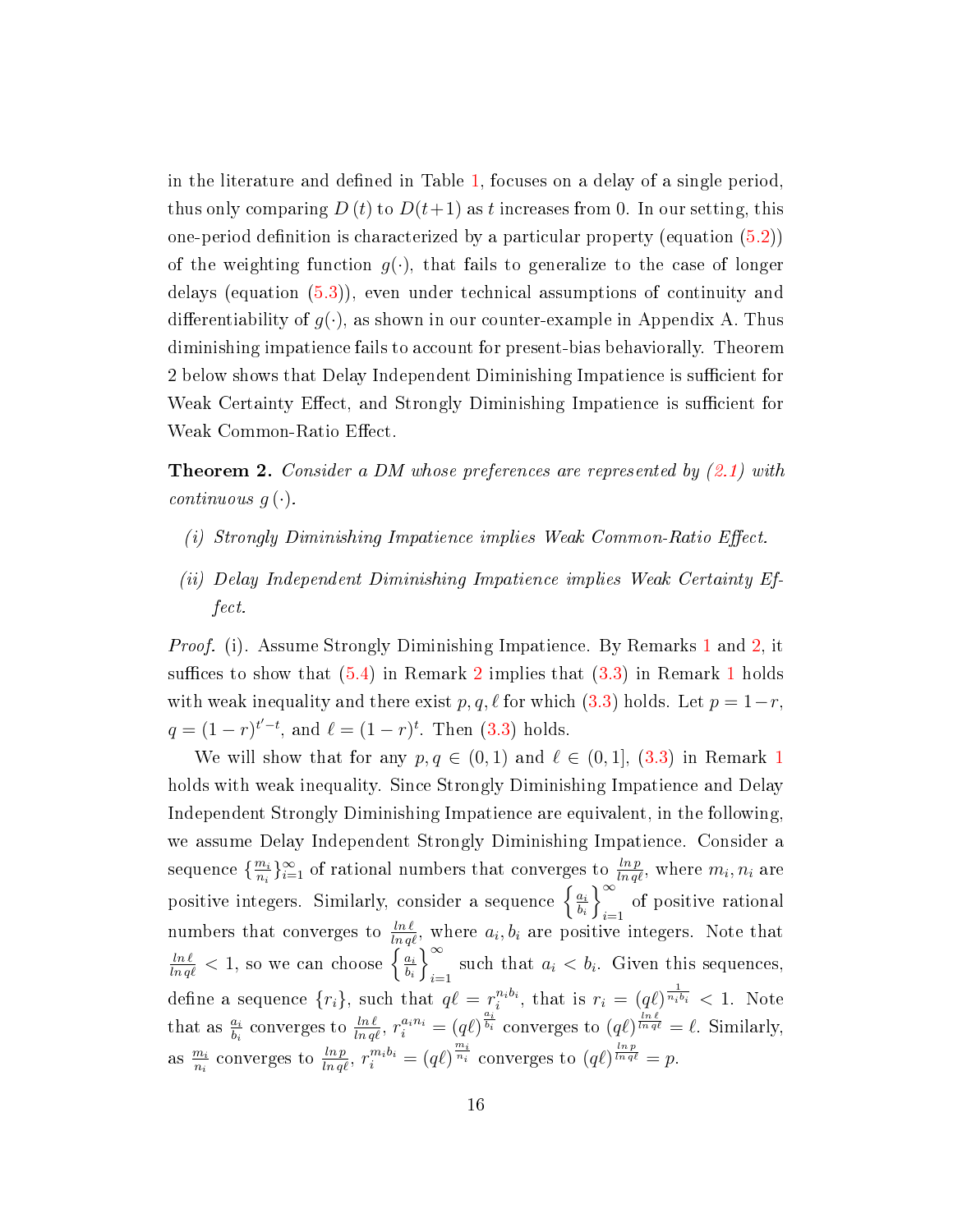Using Delay Independent Strongly Diminishing Impatience,  $\forall i$ :

$$
\frac{g\left(r_i^{a_in_i}\right)}{g\left(r_i^{a_in_i+m_ib_i}\right)} \quad > \quad \frac{g\left(r_i^{n_ib_i}\right)}{g\left(r_i^{n_ib_i+m_ib_i}\right)}
$$

Using the continuity of g, as  $i \to \infty$ , Weak Common Ratio Effect follows:

$$
\frac{g(\ell)}{g(p\ell)} \geq \frac{g(q\ell)}{g(pq\ell)}
$$

(ii) Assume Delay Independent Diminishing Impatience. By Remarks [1](#page-4-0) and [2,](#page-13-3) it suffices to show that  $(5.5)$  in Remark [2](#page-13-3) implies that  $(3.4)$  in Remark [1](#page-4-0) holds with weak inequality and there exist  $p, q$  for which  $(3.4)$  holds. Let  $p = (1 - r)^k$  and  $q = (1 - r)^t$ . Then  $(3.4)$  holds.

Part (ii) is a special case of (i), where  $\ell = 1, a_i = 0, b_i = 0$ , and Delay Independent Diminishing Impatience replaces Delay Independent Strongly Diminishing Impatience.  $\Box$ 

In the above theorem, we have Weak Common-Ratio Effect and Weak Certainty Effect as behavioral implications, but not the versions with strict inequalities (Strict Common-Ratio Effect and Strict Certainty Effect). This gap is inevitable given the difference between the connectedness in the domain of risk preferences (i.e, the probabilities are numbers in  $[0, 1]$ ) and the non-connectedness of the domain of time preferences (i.e., the dates are non-negative integers).<sup>[8](#page-16-0)</sup> The last step of the proof is to approximate a real number by the limit of rational numbers. When we take the limit, the related strict inequality inherited from behavior in the time domain becomes a weak inequality. We show in Corollary [1,](#page-16-1) that Strongly Diminishing Impatience implies Strict Common-Ratio Effect for almost all probabilities; Diminishing Impatience implies Strict Certainty Effect for almost all probabilities.

<span id="page-16-1"></span>Corollary 1. Consider a DM whose preferences are represented by [\(2.1\)](#page-3-1) with  $q(\cdot)$  continuous on  $(0, 1)$ .

<span id="page-16-0"></span><sup>8</sup>The proof of Theorem [1](#page-11-1) in continuous time makes it clear that the complete relation, especially the relation from time preferences to risk preferences relies on the continuous time structure.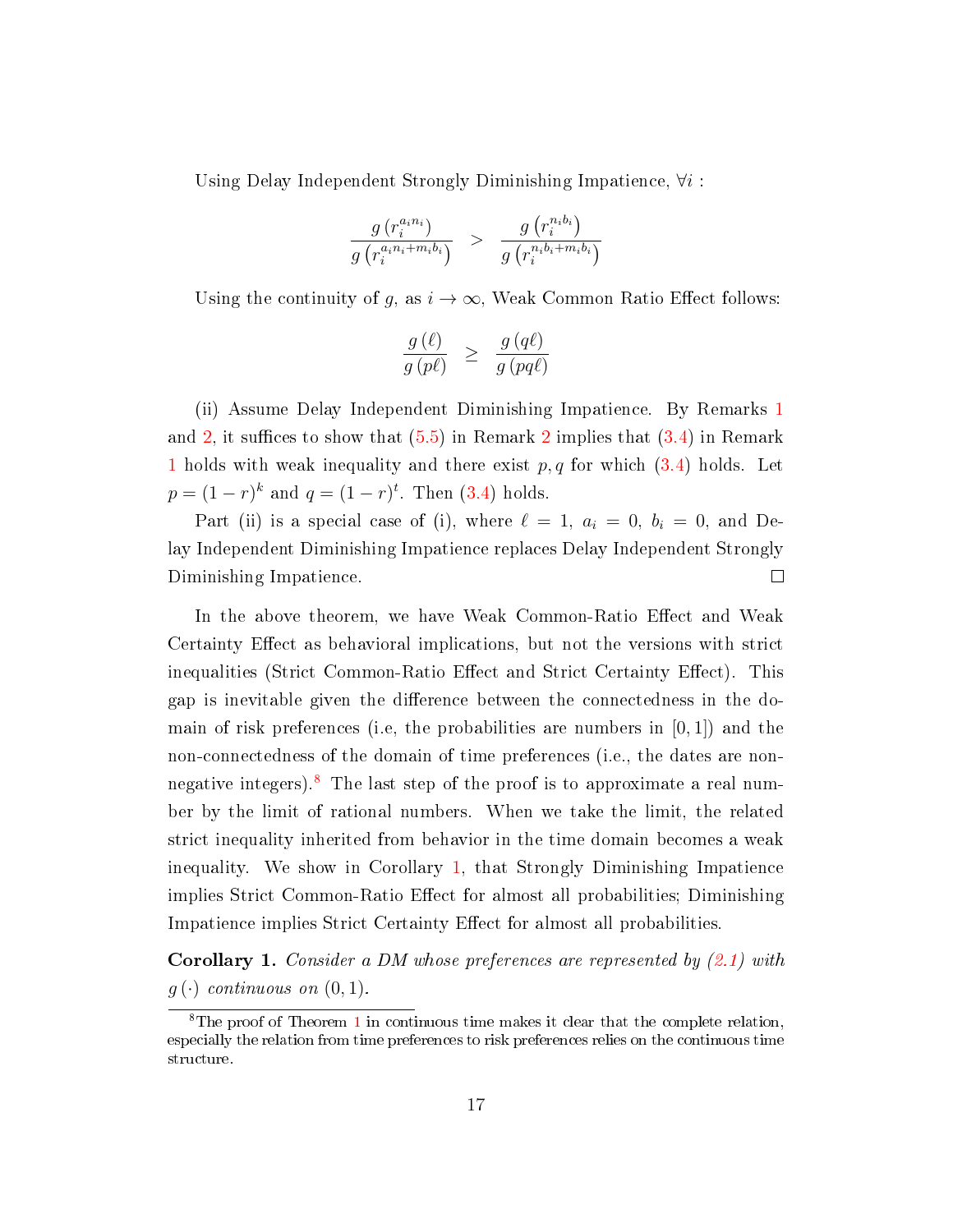(i) There exists a dense subset  $\Delta_1$  of  $(0,1)^2 \times (0,1]$  such that Strongly Diminishing Impatience implies for any  $(p, q, \ell) \in \Delta_1$ 

$$
\frac{g(\ell)}{g(p\ell)} > \frac{g(q\ell)}{g(pq\ell)}.
$$

(ii) There exists a dense subset  $\Delta_2$  of  $(0,1)^2$  such that Delay Independent Diminishing Impatience implies for any  $(p, q) \in \Delta_2$ 

$$
g(pq) > g(p)g(q).
$$

*Proof.* For (i), define  $\Delta_1 = \{(r^k, r^s, r^t) | r \in (0, 1), k, s \in \mathbb{N}_+, t \in \mathbb{N}\}\.$  Notice that  $(r_i^{m_i b_i}, r_i^{(b_i - a_i)n_i})$  $\hat{r}_i^{(b_i-a_i)n_i}, r_i^{a_i n_i})$  in the proof of Theorem 2 is a sequence in  $\Delta_1$  that converges to  $(p, q, \ell) \in (0, 1)^2 \times (0, 1]$ . Part (ii) is proved similarly.  $\Box$ 

### 6 Discussion

In the temporal rewards setting, Assumption [5.1](#page-11-2) implies that the passage of time affects the desirability of a prize only through the exponential accumulation of risk. Alternatively, one could have additionally allowed for "pure" time-discounting (earlier is better even when hazard rate  $r = 0$ ). The risktime correspondence in Theorem [1](#page-11-1) would still hold in this alternative setting (details in Appendix B) under certain separability conditions.

In the previous sections, we assume constant hazard rate, which implies preferences are Time-invariant [\(Halevy,](#page-20-10) [2015\)](#page-20-10). Under this assumption, we can deal with "static reversal" (violation of stationarity) and "dynamic reversal" (violation of time-consistency) interchangeably. If we allow for an arbitrary hazard rate (i.e.,  $r_t \neq r_s$  for calendar times  $t \neq s$ ), static and dynamic reversals would no longer coincide. In Appendix C we discuss how the results could be extended in that setting.

Moreover, neither assumption of "constant" or "arbitrary" hazard rate is more general in the context of our two-way results. Assuming the former provides a more general result when behavior over time implies behavior under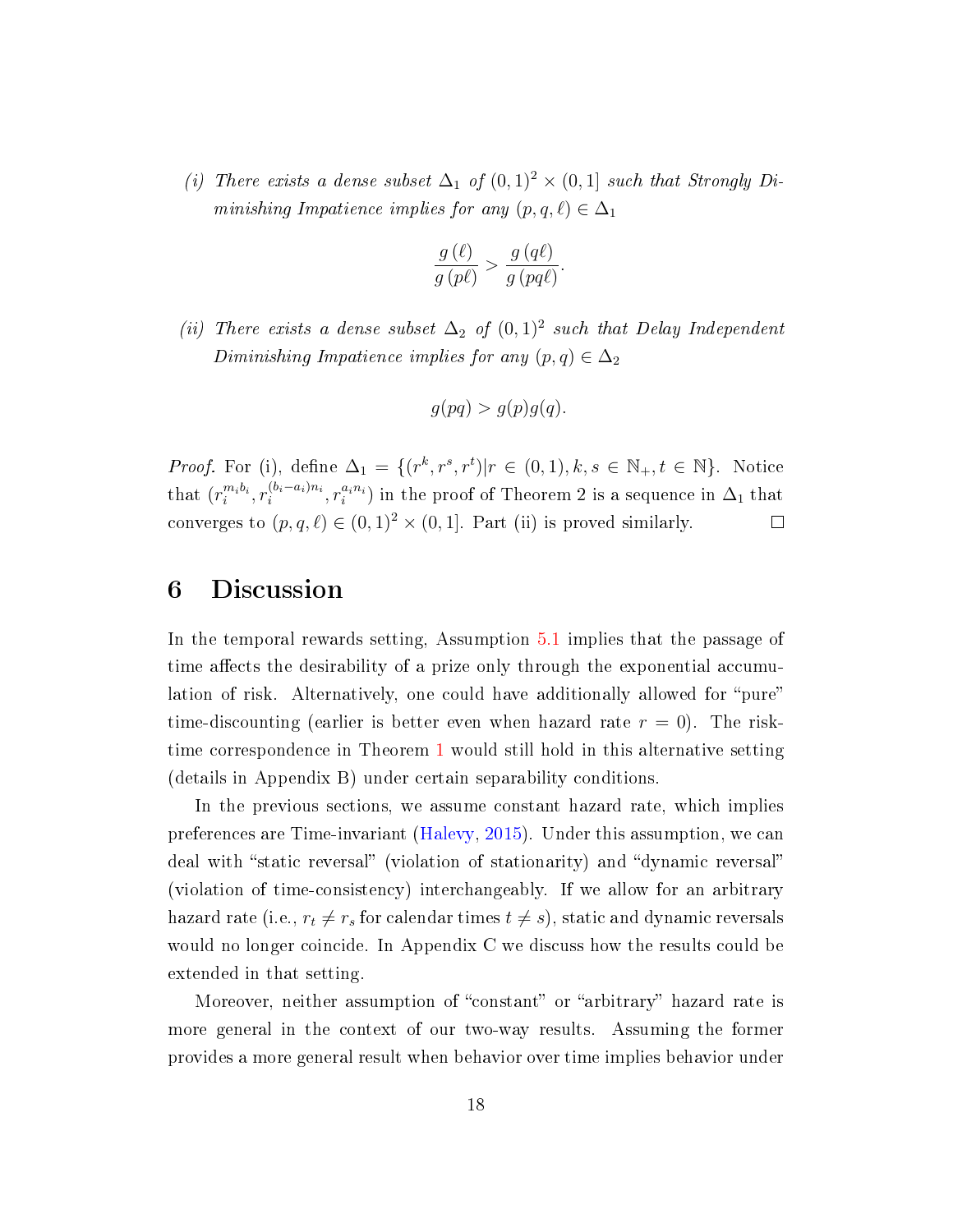risk (the direction that [Halevy](#page-20-5) [\(2008\)](#page-20-5), [Saito](#page-21-3) [\(2011\)](#page-21-3) lacks), and assuming the latter provides a more general result when behavior under risk implies behavior over time (the direction already established in the literature).

# <span id="page-18-0"></span>7 Conclusion

This paper establishes a tight relation between non-standard behaviors in the domains of risk and time, by considering a decision maker with non-expected utility preferences who believes that only present consumption is certain while any future consumption is uncertain. In the domain of temporal rewards  $(X \times \mathbb{R}_+)$ , we provide a complete relationship between risk and time preferences using two intuitive notions of time-behavior, Temporal Reversals and Present-Biased Temporal Reversals, which can be intrinsically linked to hyperbolic and quasi-hyperbolic discounting, respectively. For the choice domain of consumption streams  $(X^{\mathbb{N}})$ , our main result is that the notion of Diminishing Impatience does not imply Weak Certainty Effect (and hence also does not imply the strict version of Certainty Effect), unless, it is adequately extended to hold for all possible delays between streams under consideration. Additionally, a stronger condition, Strong Diminishing Impatience implies Weak Common-Ratio Effect and also implies Strict Common-Ratio Effect for almost all probabilities. In Table [2](#page-19-0) we summarize how the current paper links to [Halevy](#page-20-5) [\(2008\)](#page-20-5) and [Saito](#page-21-3) [\(2011\)](#page-21-3).

Further, the temporal behaviors considered in the two domains (e.g., Present-Biased Temporal Reversals from  $X \times \mathbb{R}_+$  and Delay Independent Diminishing Impatience from  $X^{\mathbb{N}}$ ), are also interlinked, as shown in Proposition [3.](#page-9-1) Table [3](#page-19-1) summarizes our results.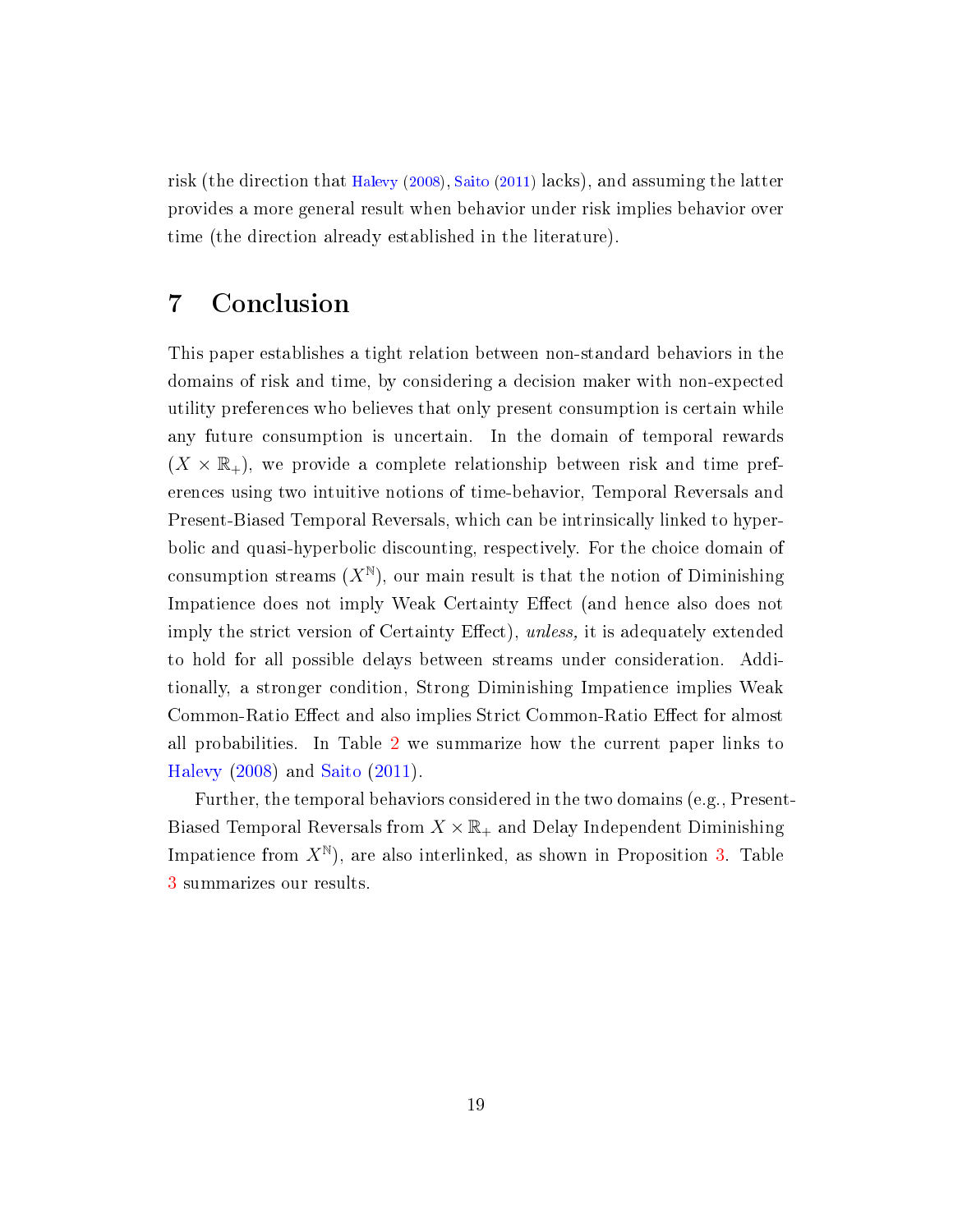|        | Results linking risk and time in the Halevy (2008) set up                                                               |  |  |  |  |  |  |
|--------|-------------------------------------------------------------------------------------------------------------------------|--|--|--|--|--|--|
| Halevy | Functional<br>Increasing<br>Step 2: Segal (1987)<br>Step 3<br>$\frac{\text{Step 1}}{4}$<br>SCE<br>DI                    |  |  |  |  |  |  |
| (2008) | $\iff$<br>elasticity of $g(\cdot)$<br>inequality*<br>Lemma 4.1                                                          |  |  |  |  |  |  |
|        | (i) Unsubstantiates Segal (1987)'s Lemma 4.1 used in Step 2.                                                            |  |  |  |  |  |  |
| Saito  | (ii) Proposes:                                                                                                          |  |  |  |  |  |  |
| (2011) | Functional<br>Without<br>$\frac{\text{Step 1}}{2}$<br>SCE<br>DI<br>using Steps 2-3<br>inequality of $q^*$<br>as before  |  |  |  |  |  |  |
|        | Shows DI $\Rightarrow$ CE & DI $\Rightarrow$ Functional inequality* (Appendix A)                                        |  |  |  |  |  |  |
| This   | Shows Halevy (2008), Saito (2011) results are uni-directional SCE $\Longrightarrow$ DI.                                 |  |  |  |  |  |  |
| paper  | Establishes new two-way results (Theorems 1-2) summarized in Table 3.                                                   |  |  |  |  |  |  |
|        | Introduces DIDI, a strengthening of DI. DIDI $\Rightarrow$ WCE and DIDI $\Rightarrow$ SCE for almost all probabilities. |  |  |  |  |  |  |

\*A special case of Kahneman and Tversky (1979, pg.282) subproportionality. Abbreviations used:  $SCE = \text{Strict Certainly Effect}, WCE = \text{Weak Certainly Effect},$  $DI =$  Diminishing Impatience,  $DIDI =$  Delay Independent Diminishing Impatience.

<span id="page-19-0"></span>Table 2: Connecting the paper's results on consumption streams to previous work.

| Temporal Rewards $(X \times \mathbb{R}_+)$ | Interlink $\mathbf{b}/\mathbf{t}$ temporal | Consump.    | Streams   | $(X^{\mathbb{N}})$ |
|--------------------------------------------|--------------------------------------------|-------------|-----------|--------------------|
|                                            | notions across domains                     |             |           |                    |
| $SCRE \xrightarrow{\text{Theorem 1}} TR$   | $TR \xleftarrow{\text{Proposition 3}} SDI$ | SDI         | Remark 3  | <b>SCRE</b>        |
|                                            |                                            |             | Theorem 2 | <b>WCRE</b>        |
| $SCE \nightharpoonup$ PBTR                 | $PBTR \n\xrightarrow{Proposition 3} DIDI$  | <b>DIDI</b> | Remark 3  | <b>SCE</b>         |
|                                            |                                            |             | Theorem 2 | <b>WCE</b>         |

\* Abbreviations used: SCRE=Strict Common-Ratio Effect, WCRE=Weak Common-Ratio Effect,  $TR$  = Temporal Reversals,  $PBTR$  = Present-Biased Temporal Reversal,  $SDI$  = Strong Diminishing Impatience,  $DIDI = Delay$  Independent Diminishing Impatience.

<span id="page-19-1"></span>Table 3: Summary of the paper's results.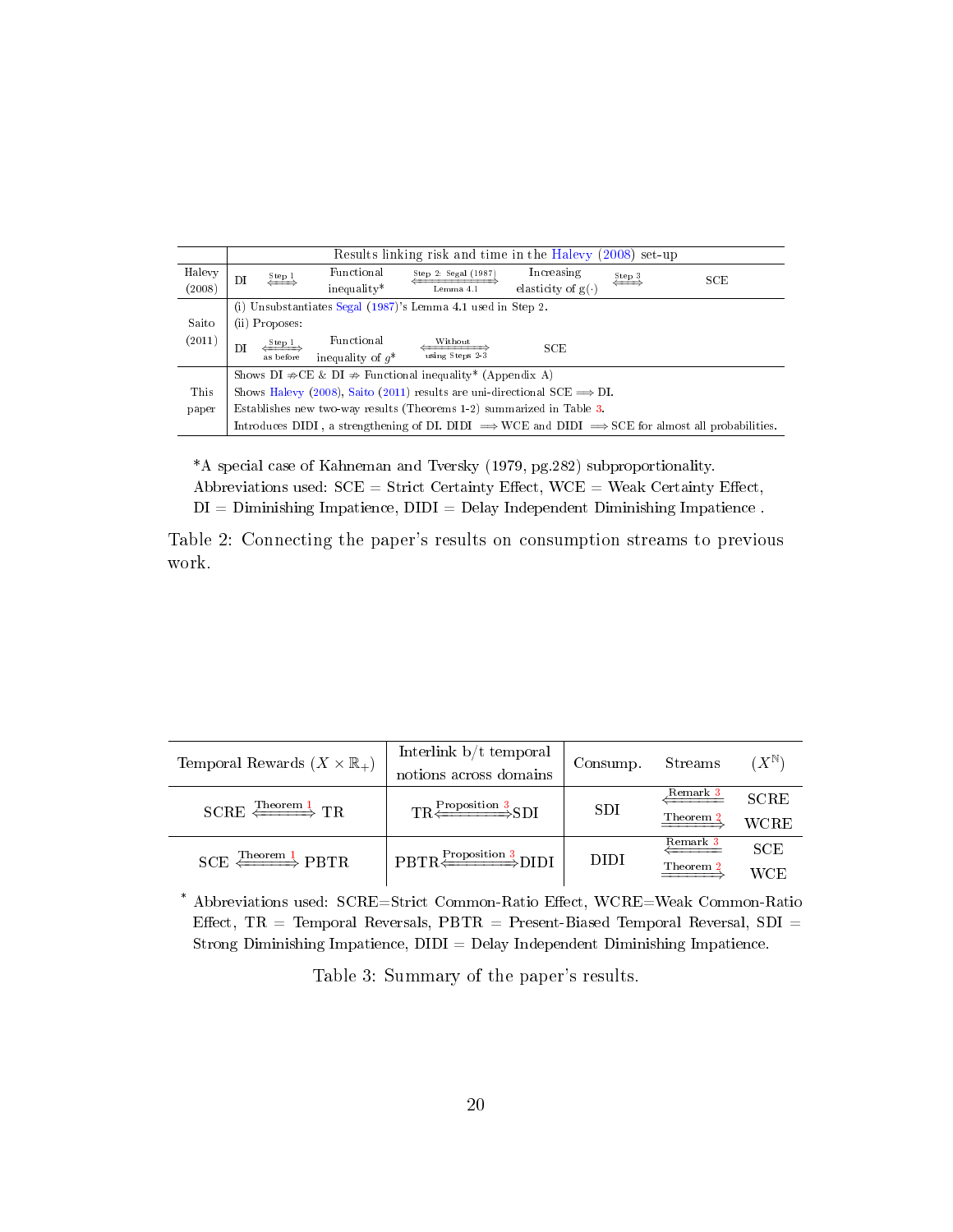### References

- <span id="page-20-4"></span>Baucells, Manel and Franz H. Heukamp, "Probability and Time Trade-Off," Management Science, April 2012, 58 (4), 831–842.
- <span id="page-20-9"></span>Chakraborty, Anujit, "Present Bias," 2016.
- <span id="page-20-2"></span>Chapman, Gretchen B and Bethany J Weber, "Decision biases in intertemporal choice and choice under uncertainty: testing a common account," Memory & Cognition, 2006, 34 (3), 589-602.
- <span id="page-20-8"></span>Dasgupta, Partha and Eric Maskin, "Uncertainty and hyperbolic discounting," The American Economic Review,  $2005, 95(4), 1290-1299$ .
- <span id="page-20-1"></span>Green, Leonard and Joel Myerson, "A Discounting Framework for Choice with Delayed and Probabilistic Rewards," *Psuchological Bulletin*, 2004, 130, 769-792.
- <span id="page-20-5"></span>Halevy, Yoram, "Strotz Meets Allais: Diminishing Impatience and the Certainty Effect," American Economic Review, 2008, 98  $(3)$ , pp. 1145–1162.
- <span id="page-20-10"></span> $\perp$ , "Time Consistency: Stationarity and Time Invariance," *Econometrica*, January 2015,  $83(1)$ , 335-352.
- <span id="page-20-0"></span>Keren, Gideon and Peter Roelofsma, "Immediacy and Certainty in Intertemporal Choice," Organizational Behavior and Human Decision Processes, September 1995, 63 (3), 287-297.
- <span id="page-20-6"></span>Machina, Mark J, "" Expected Utility" Analysis without the Independence Axiom," Econometrica: Journal of the Econometric Society, 1982, pp. 277– 323.
- <span id="page-20-7"></span>O'Donoghue, Ted and Matthew Rabin, "Doing it now or later," American  $E_{conomic\; Review, 1999, pp. 103-124.$
- <span id="page-20-3"></span>Prelec, Drazen and George Loewenstein, "Decision Making over Time and under Uncertainty: A Common Approach," Management Science, July  $1991, 37(7), 770-786.$